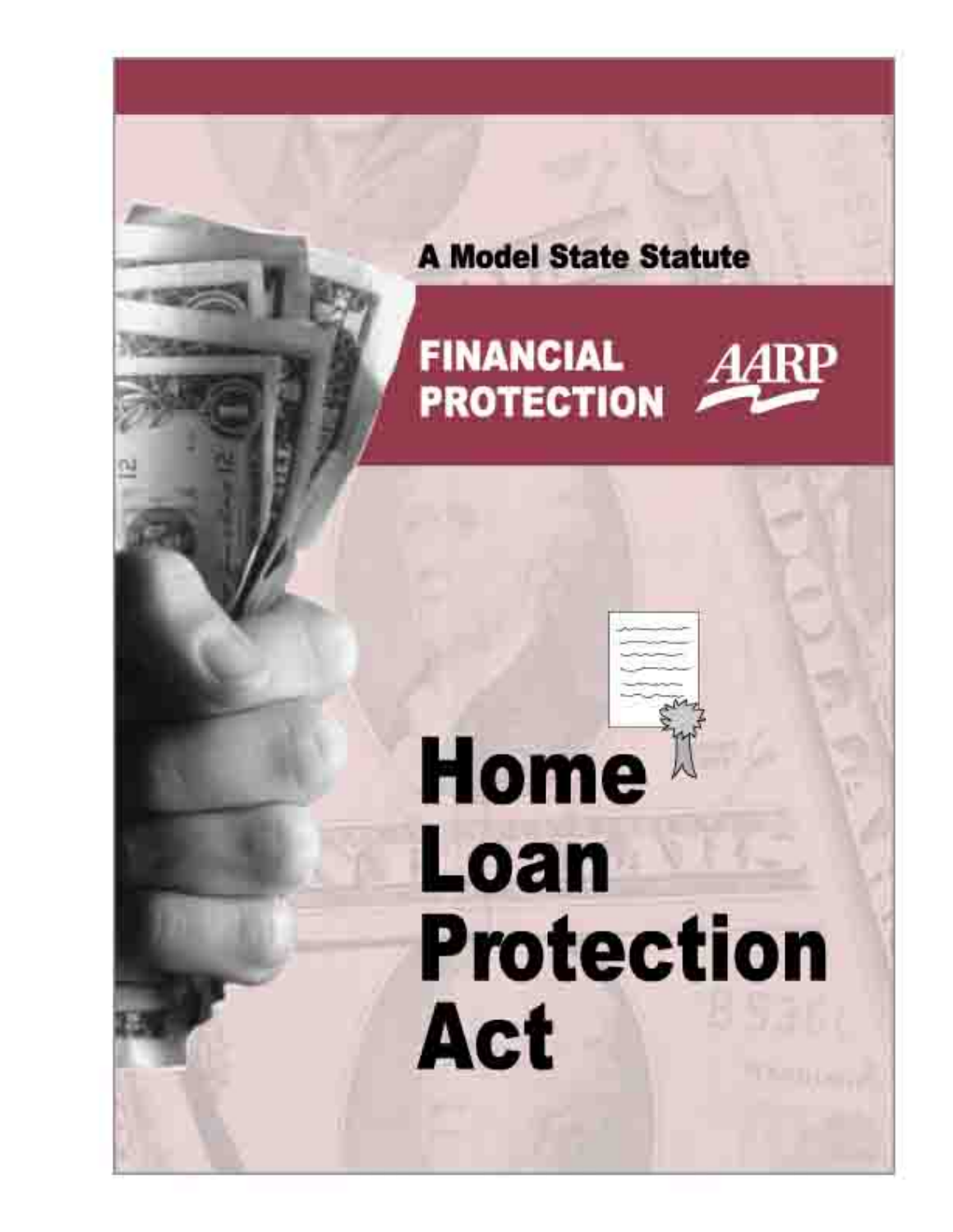## **HOME LOAN PROTECTION ACT**

## **A MODEL STATE STATUTE**

**by Mike Calhoun, Attorney Self-Help Credit Union**

**Margot Saunders, Attorney Elizabeth Renuart, Attorney Mark Benson National Consumer Law Center**

**Sharon Hermanson, Project Officer AARP Public Policy Institute**

**November 2001**

The AARP Public Policy Institute, formed in 1985, is part of the Policy and Strategy Group at AARP. One of the missions of the Institute is to foster research and analysis on public policy issues of importance to mid-life and older Americans. This publication represents part of that effort. The views expressed herein are for information, debate, and discussion, and do not necessarily represent official policies of AARP.

© 2001, AARP. Reprinting with permission only. Stock Number: D17346 AARP, 601 E Street, NW, Washington, DC 20049 http://research.aarp.org/ppi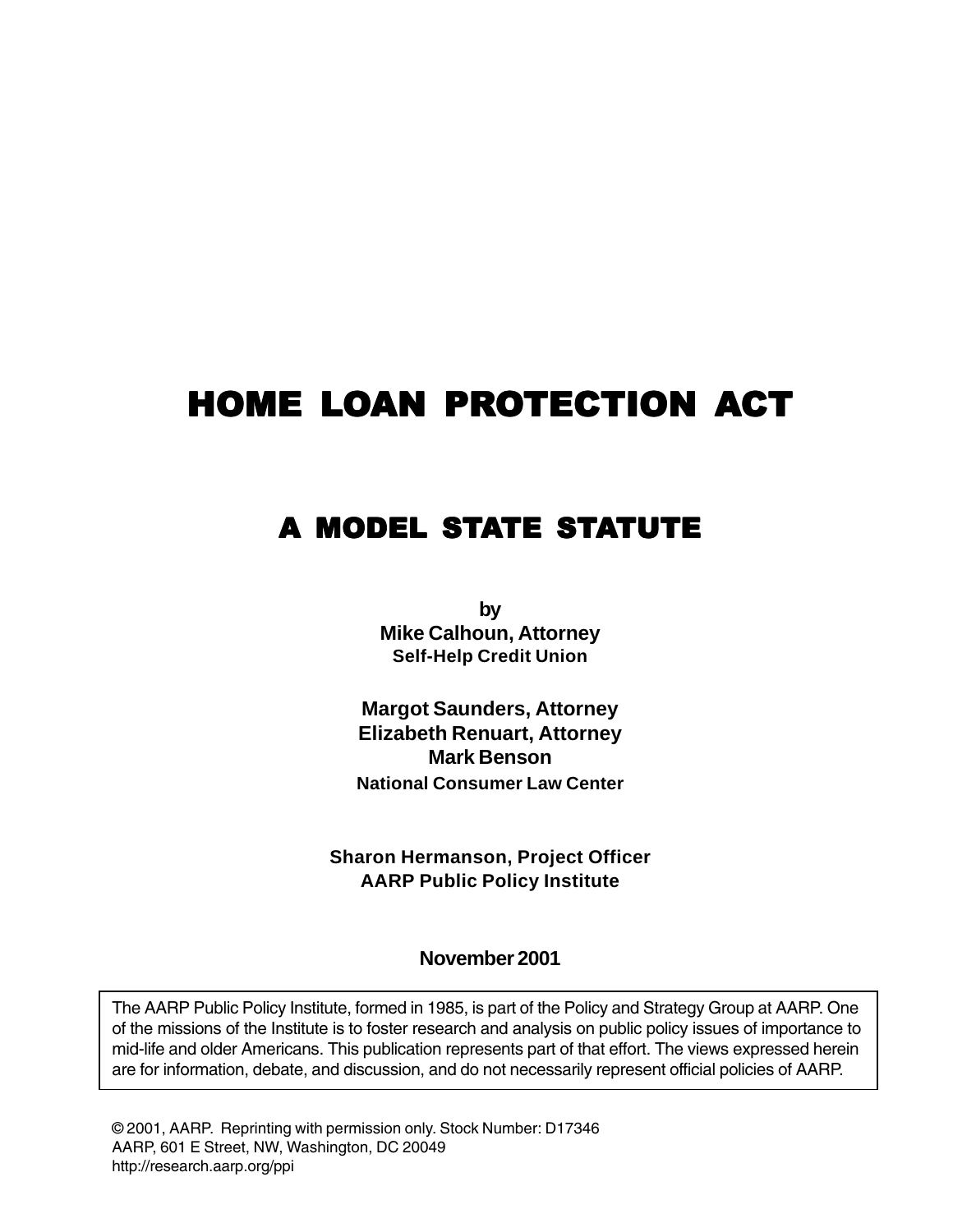## **ACKNOWLEDGMENTS**

This model state statute is the result of a consensus process involving experts from AARP and other organizations. It required a level of commitment and purpose that went well beyond the normal review and comment process.

The following AARP staff deserve special recognition and thanks for their support of the project and review of the model statute: George Gaberlavage, Associate Director, AARP Public Policy Institute; DaCosta Mason, Consumer Issues Team Leader, AARP Department of State Affairs; Nina Simon, Attorney, AARP Foundation Litigation; and Jean Davis, Attorney, AARP Foundation Litigation.

The excellent research and editing assistance of Mark Benson of the National Consumer Law Center is also gratefully acknowledged.

Finally, special thanks go to Gabriel Montes, Senior Administrative Associate, AARP Public Policy Institute, for his skillful preparation of the manuscript.

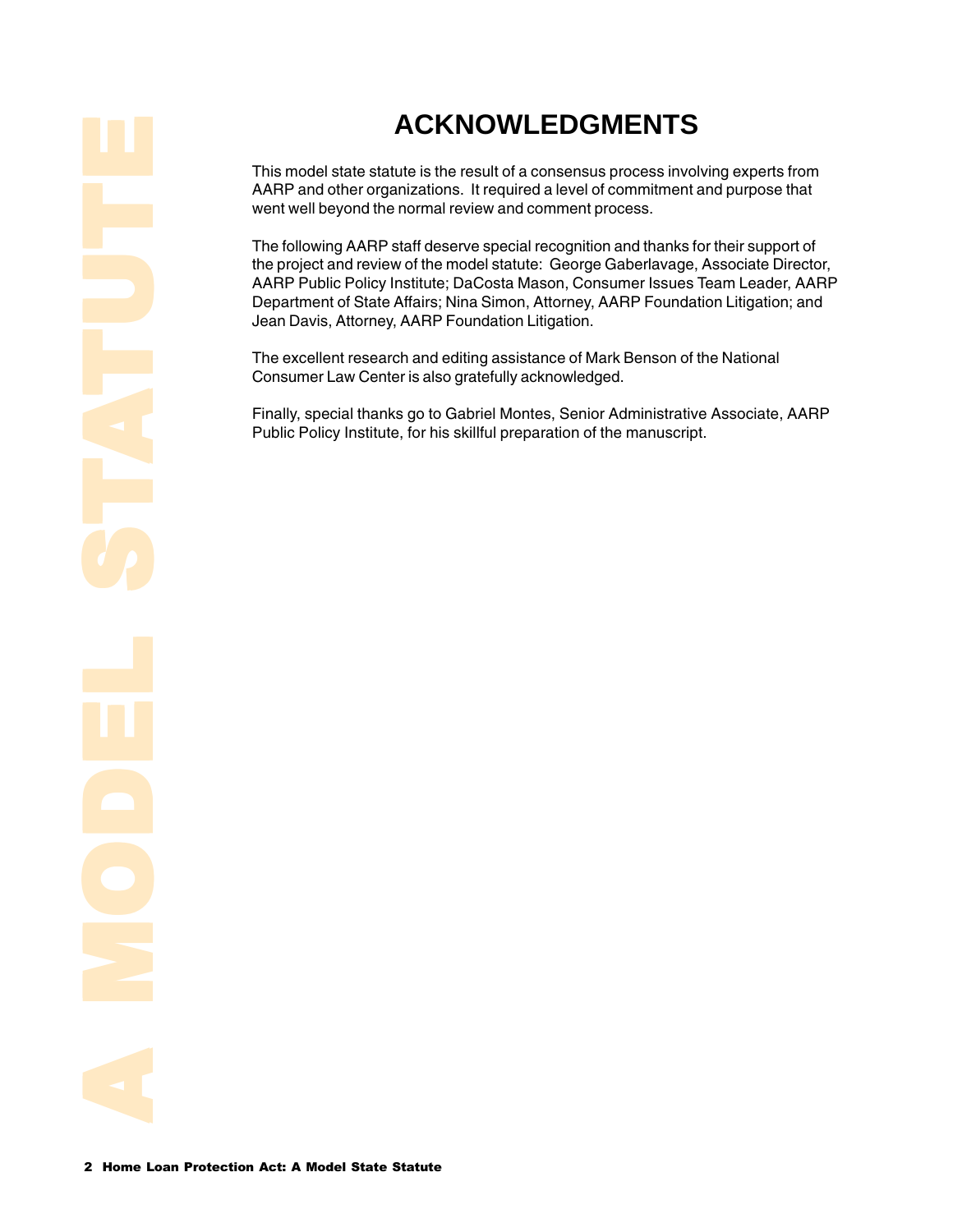## **Contents Home Loan Protection Act Model State Statute**

| Section 3. PROHIBITED ACTS AND PRACTICES REGARDING HOME LOANS  16                 |  |
|-----------------------------------------------------------------------------------|--|
|                                                                                   |  |
| Section 4. LIMITATIONS AND PROHIBITED PRACTICES FOR HIGH-COST HOME LOANS 20       |  |
| Commentary: Limitations and Prohibited Practices for High-Cost Home Loans 22      |  |
|                                                                                   |  |
|                                                                                   |  |
| Section 6. PRESERVATION AND ENFORCEMENT OF CLAIMS AND DEFENSES,                   |  |
| Commentary: Preservation and Enforcement of Claims and Defenses, No Subterfuge 27 |  |
|                                                                                   |  |
|                                                                                   |  |
|                                                                                   |  |
|                                                                                   |  |
|                                                                                   |  |
|                                                                                   |  |
|                                                                                   |  |
|                                                                                   |  |
|                                                                                   |  |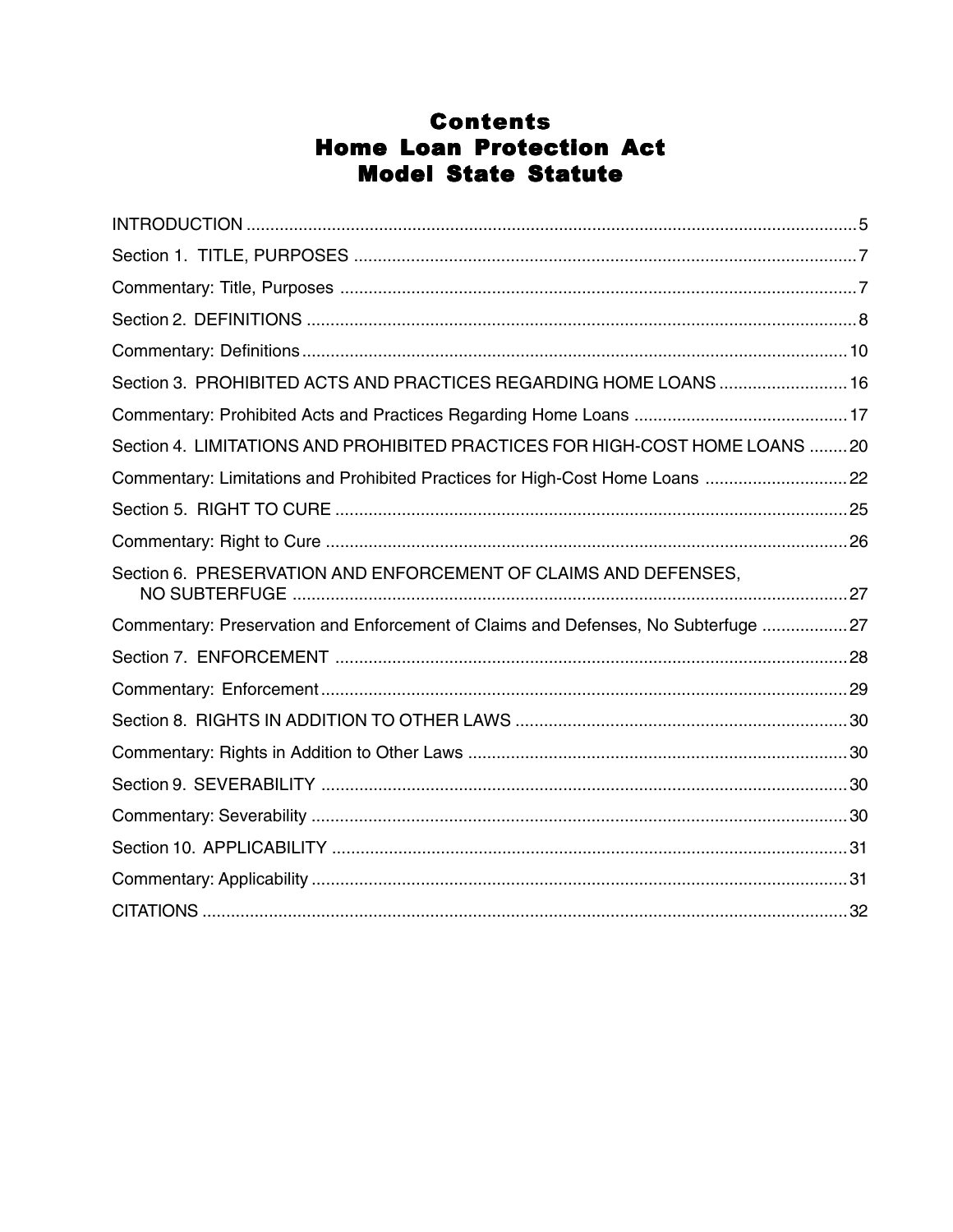<span id="page-4-0"></span>The subprime (that is, non-prime or below "A" rated credit) mortgage lending industry has grown significantly in recent years, expanding from a \$35 billion industry in 1994 into a \$140 billion industry in 2000. Subprime mortgages currently represent 13 percent of total mortgage originations, an increase from four percent of originations in 1994. A recent study found that older borrowers were three times more likely to hold a subprime mortgage than borrowers younger than 35 years of age.<sup>1</sup>

A combination of factors account for the growth in the subprime mortgage lending industry. These factors include: increased home equity and homeownership, particularly in minority and low-income communities; federal preemption and deregulation of state usury ceilings; elimination of the consumer loan tax deduction; and increased availability of capital through securitization.

There is increasing concern about subprime lending for several reasons, including growing evidence of abusive lending practices in the subprime lending market. Practices such as charging exorbitant fees and interest rates often occur when subprime borrowers are unsure about their credit history and loan eligibility or are unaware of mortgage details (balloon payments and prepayment penalties, for example).

In a recent joint report on predatory mortgage lending, the United States Departments of Housing and Urban Development and Treasury cite four categories of "all too frequent abuses" in the subprime market:

- loan flipping<sup>2</sup>;
- excessive fees and "packing"<sup>3</sup>;
- lending without regard to the borrower's ability to repay; and
- outright fraud and abuse.

Similarly, federal banking regulators<sup>4</sup> have issued examination guidance for supervising subprime lending activities that targets the following potentially abusive lending practices: making unaffordable loans based on the assets of the borrower rather than on the borrower's ability to repay an obligation; inducing a borrower to refinance a loan repeatedly to charge high points and fees each time the loan is refinanced; or engaging in fraud or deception to conceal the true nature of the loan obligation, or ancillary products, from an unsuspecting or unsophisticated borrower.

Abusive subprime lenders often target older homeowners, who frequently have substantial equity in their homes. Nearly 80 percent of older Americans are homeowners, and 80 percent of these older homeowners own their homes free and clear. According to the latest American Housing Survey (1999), over 60 percent of homeowners age 65 and older had at least \$50,000 in home equity. Moreover, older homeowners are more likely to live in homes in need of repair, and less likely than younger homeowners to do the home repair work themselves.

<sup>1</sup> Lax, H., et. al. *Subprime Lending: An Investigation of Economic Efficiency.* Unpublished paper (February 2000).

<sup>2</sup> "Flipping" a loan is making a home loan that refinances an existing home loan when the new loan does not have a tangible net benefit to the borrower. This practice results in high fees, including prepayment penalties, that strip the equity in the borrower's home.

<sup>3</sup> "Packing" refers to the addition of extra fees to the loan amount. These fees are generally unnecessary and expensive and often unknown to or unwanted by the borrower.

4 Office of the Comptroller of the Currency, Board of Governors of the Federal Reserve System, Federal Deposit Insurance Corporation, Office of Thrift Supervision.

## *INTRODUCTION*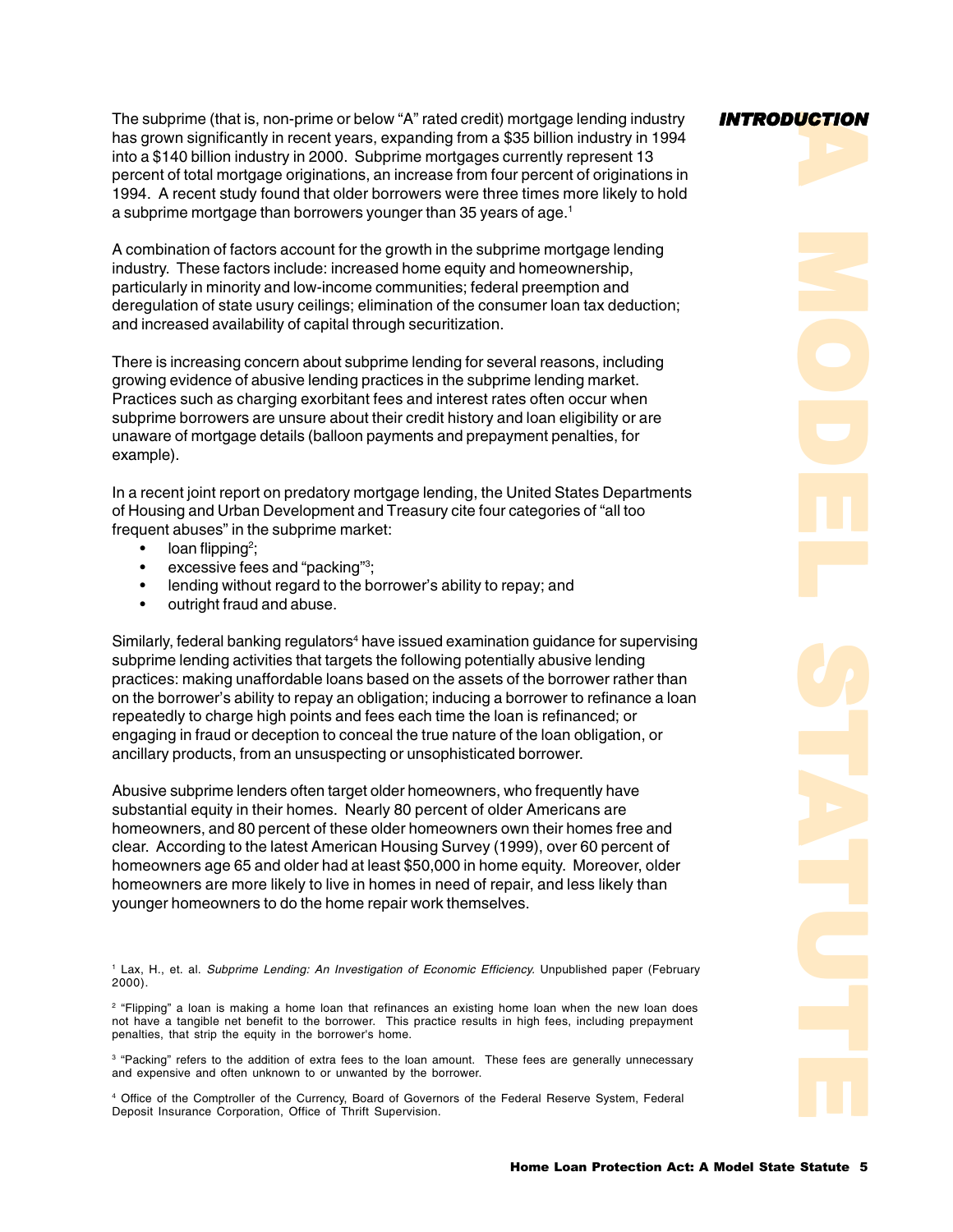This model state statute, Home Loan Protection Act (HLPA), is designed to protect borrowers from abusive practices such as flipping and the inappropriate financing of points and fees. Under the Model Act, lenders making high-cost loans must consider the borrower's ability to repay and may not approve a loan based solely on the equity in the home.<sup>5</sup>

Homeownership by Americans reached a record 67.4 percent in 2000, and represents a key component of economic security, especially for minority families and families with lower incomes. Stripping equity wealth through high-cost, abusive loans threatens to reverse these gains and destabilize entire neighborhoods. The HLPA is intended to prevent such losses while maintaining homeowner's access to credit. Enacting its provisions will help to ensure that millions of older Americans will be able to remain financially secure in their homes and communities.

Sharon Hermanson, Project Officer Consumer Team Public Policy Institute AARP

5 The practice of making mortgage loans based solely on the value of the property or equity in the home is known as "asset-based lending."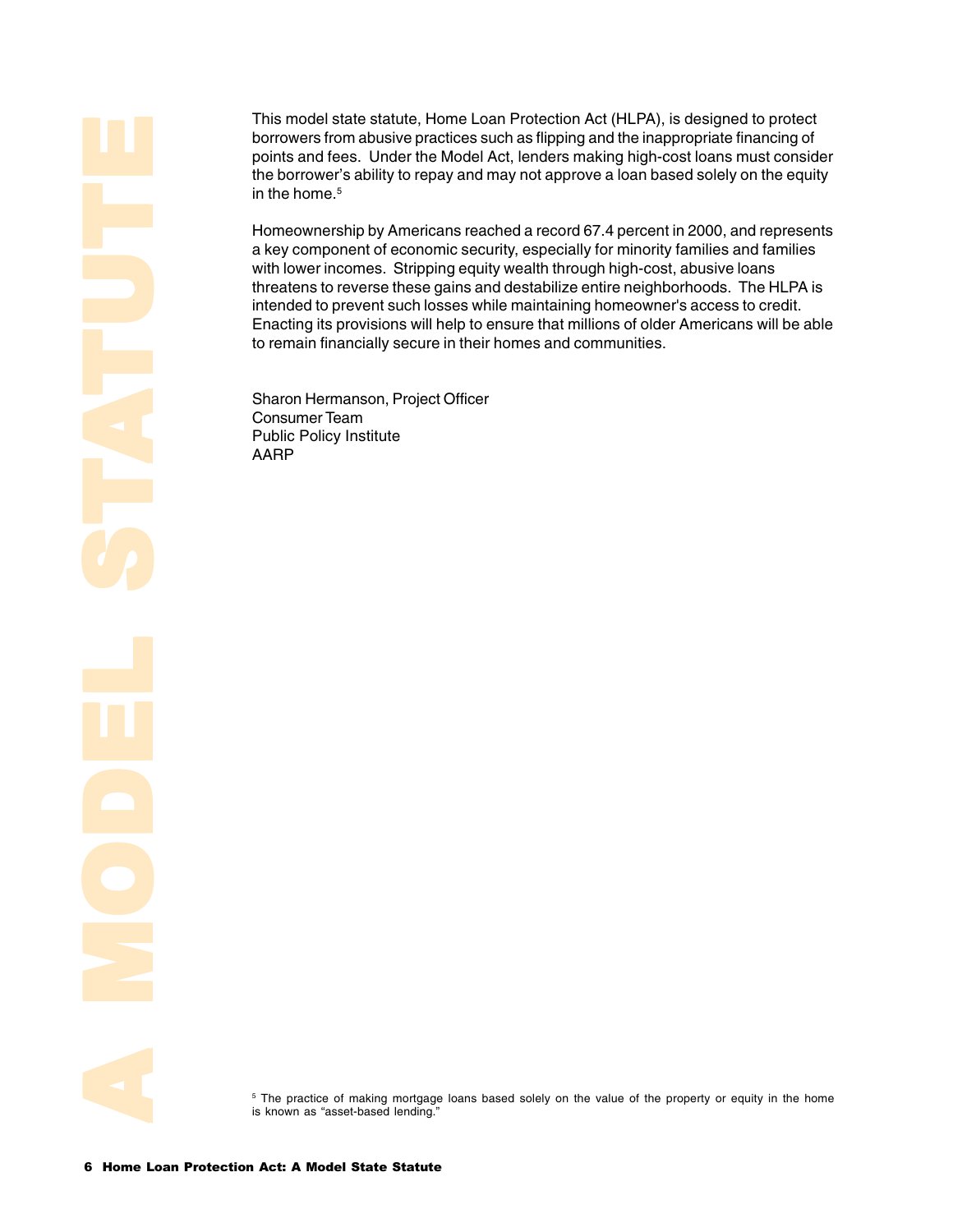- <span id="page-6-0"></span>**(a) This Act shall be known as the** Home Loan Protection Act**.**
- on Act.<br> **Secure the and the secure of the secure of the secure of the secure of the secure of the secure of the secure of the secure of the secure of the forme, an abusive the forme, an abusive the forme, an abusive the p (b) The General Assembly finds that abusive mortgage lending has become an increasing problem in this state, exacerbating the loss of equity in homes and causing the number of foreclosures to increase in recent years. One of the most common forms of abusive lending is the making of loans that are equity-based, rather than income-based. The financing of points and fees in these loans provides immediate income to the originator and encourages lenders to repeatedly refinance home loans. The lender's ability to sell loans reduces the incentive to ensure that the homeowner can afford the payments of the loan. As long as there is sufficient equity in the home, an abusive lender benefits even if the borrower is unable to make the payments and is forced to refinance. The financing of high points and fees causes the loss of precious equity in each refinancing and often leads to foreclosure.**

**Abusive lending has threatened the viability of many communities and caused decreases in homeownership. While the marketplace appears to operate effectively for conventional mortgages, too many homeowners find themselves victims of overreaching lenders who provide loans with unnecessarily high costs and terms that are unnecessary to secure repayment of the loan. The General Assembly finds that as competition and selfregulation have not eliminated the abusive terms from home-secured loans, the consumer protection provisions of this Act are necessary to encourage lending at reasonable rates with reasonable terms.**

**(c) This Act shall be liberally construed to effectuate its purpose of protecting the homes and the equity of individual borrowers. This Act is to be construed as a consumer protection statute for all purposes.**

Section 1 establishes the framework for the substantive provisions of the Model Act. The purpose of the Model Act is to protect the homes and equity of individual borrowers. As it is a consumer protection law, it should be construed liberally. The Model Act is based on the principles that:

- (1) some lending practices are so inherently abusive that they should be flatly prohibited in all home loans; and
- (2) home-secured loans that have high fees or high interest rates have greater potential to be harmful to consumers; therefore, these loans should be subject to additional restrictions to ensure that consumers are protected.

Instead of setting ceilings on fees and interest rates, the Model Act prohibits certain loan terms and lending practices for high-cost loans. This approach follows the structure used in the federal Home Ownership and Equity Protection Act (HOEPA). HOEPA similarly creates special requirements applicable to high-cost loans. However, the HOEPA thresholds for high-cost loans are too high to reach the bulk of high-cost loans. According to data cited by the Federal Reserve Board, only one percent of such loans is currently covered. In addition, HOEPA does not prohibit or substantially restrict these high-cost loans; HOEPA relies instead on additional disclosures to protect consumers. Unlike HOEPA, which was designed to protect existing homeowners, the Model Act covers both refinance and home purchase loans.

Sec<mark>tion</mark> 1. TITLE. **PURPOSES** 

tion 1.<br>TITLE,<br>POSES<br>Poses<br>Title,<br>The Sess<br>Poses tion 1.<br>TITLE,<br>POSES<br>Postary:<br>Title,<br>Theoses Comme<mark>ntary:</mark> Title,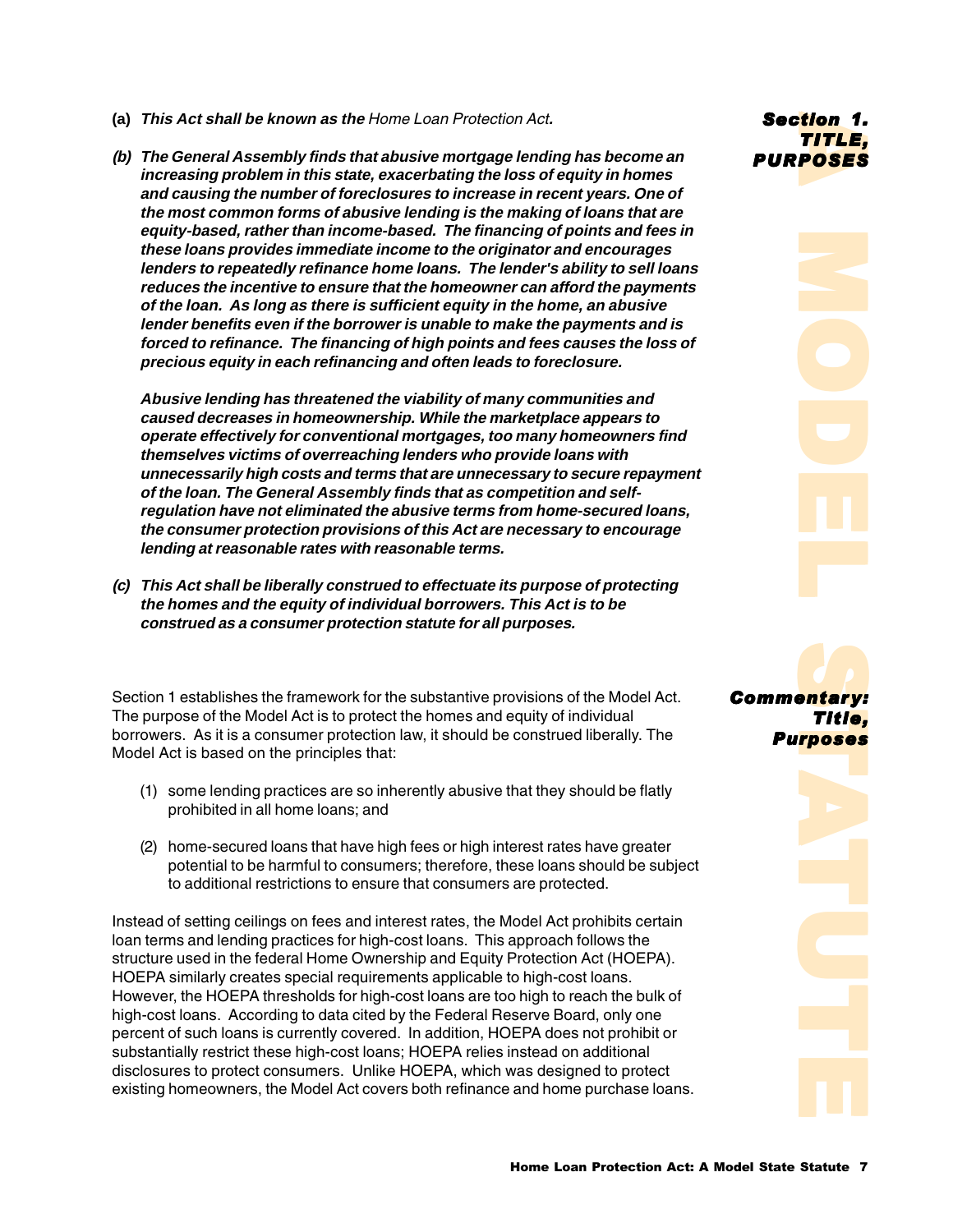Like HOEPA, the Model Act sets triggers for high-cost loans. The interest rate trigger for high-cost loans is the yield on five year United States Treasury securities plus six (6) points and the points and fees trigger is three percent (3%) of the loan amount. These provisions will not unduly affect legitimate subprime mortgage credit. Legitimate subprime mortgage loans have terms and features nearly identical to those included in conventional home loans. Generally, only the interest rates of legitimate subprime mortgage loans differ and are slightly higher than those in the conventional market.

**Section 2.** <u>DEFINITIONS</u>

**The following definitions apply for the purposes of this Chapter:**

- **(a) "Benchmark Rate" is the interest rate which the borrower can reduce by paying bona fide discount points; this rate shall not exceed the weekly average yield of United States Treasury securities having a maturity of five (5) years, on the fifteenth (15th) day of the month immediately preceding the month in which the loan is made, plus four (4) percentage points.**
- **(b) "Bona Fide Discount Points" means loan discount points which are: (1) Knowingly paid by the borrower;**
	- **(2) Paid for the express purpose of lowering the benchmark rate;**
	- **(3) In fact reducing the interest rate or time-price differential applicable to the loan from an interest rate which does not exceed the benchmark rate; and**
	- **(4) Recouped within the first four (4) years of the scheduled loan payments.**

**For purposes of assessing compliance with Subparagraph (b)(4), loan discount points will be considered to be recouped within the first four (4) years of the scheduled loan payments if the reduction in the interest rate that is achieved by the payment of the loan discount points reduces the interest charged on the scheduled payments such that the borrower's dollar amount of savings in interest over the first four (4) years is equal to or exceeds the dollar amount of loan discount points paid by the borrower.**

- **(c) "Borrower" means any natural person obligated to repay the loan, including a coborrower, cosigner, or guarantor.**
- **(d) "Creditor" means a person who extends consumer credit that is subject to a finance charge or is payable by written agreement in more than four (4) installments, and to whom the obligation is payable at any time.**
- **(e) "High-Cost Home Loan" means a home loan in which the terms of the loan meet or exceed one (1) or more of the thresholds as defined in Subsection (i) of this section.**
- **(f) "Home Loan" means a loan, including an open-end credit plan, other than a reverse mortgage transaction, where the loan is secured by:**
	- **(1) A mortgage or deed of trust on real estate in this state upon which there is located or there is to be located a structure or structures designed principally for occupancy of from one to four (1-4) families which is or will be occupied by a borrower as the borrower's principal dwelling, or**
	- **(2) A security interest on a manufactured home which is or will be occupied by a borrower as the borrower's principal dwelling.**

<span id="page-7-0"></span>installments, and to w<br>
installments, and to w<br>
(e) "High-Cost Home Loa<br>
meet or exceed one (1<br>
of this section.<br>
(f) "Home Loan" means a<br>
reverse mortgage tran<br>
(1) A mortgage or dee<br>
is located or there<br>
principally for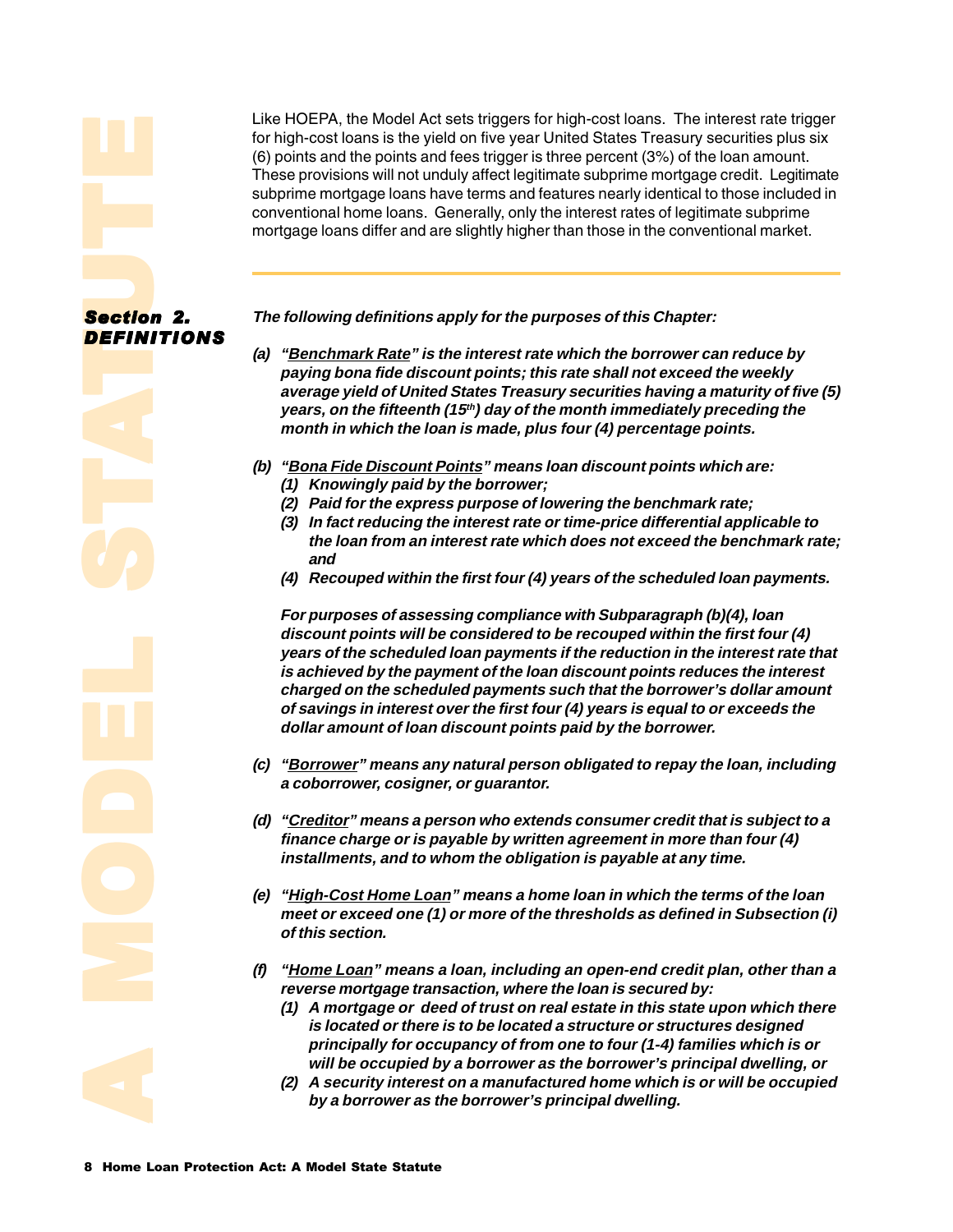- **(g) "Points and Fees" means:**
	- **(1) All items listed in 15 U.S.C. §1605(a)(1) through (4), except interest or the time-price differential;**
	- **(2) All charges listed in 15 U.S.C. §1605(e);**
	- **(3) All compensation paid directly or indirectly to a mortgage broker, including a broker that originates a loan in its own name in a tablefunded transaction;**
	- **(4) The cost of all premiums financed by the creditor, directly or indirectly for any credit life, credit disability, credit unemployment or credit property insurance, or any other life or health insurance, or any payments financed by the creditor directly or indirectly for any debt cancellation or suspension agreement or contract, except insurance premiums calculated and paid on a monthly basis shall not be considered financed by the creditor;**
	- **(5) The maximum prepayment fees and penalties that may be charged or collected under the terms of the loan documents; and**
	- **(6) All prepayment fees or penalties that are charged the borrower if the loan refinances a previous loan made by the same creditor or an affiliate of the creditor.**
	- **(7) For open-end loans, the points and fees are calculated by adding the total fees charged at closing plus the maximum additional fees which can be charged pursuant to the loan documents during the term of the loan.**
- **(h) "Rate" means the interest rate charged on the home loan, based on an annual simple interest yield.**
- **(i) "Threshold" means any one of the following three (3) items, as defined: (1) Rate Threshold means:**
	- **(A) For a first lien mortgage loan, the trigger rate equals or exceeds six (6) percentage points over the weekly average yield on five year United States Treasury securities;**
	- **(B) For a subordinate mortgage lien or a mortgage secured solely by a security interest in a manufactured home, the trigger rate equals or exceeds eight (8) percentage points over the weekly average yield on five year United States Treasury securities;**
	- **(C) The trigger rate is calculated as follows:**
		- **(i) For fixed-rate loans in which the interest rate will not vary during the term of the loan, the trigger rate is the rate as of the date of closing;**
		- **(ii) For loans in which the interest varies according to an index, the trigger rate is the sum of the index rate as of the date of loan closing plus the maximum margin permitted at any time under the loan agreement;**
		- **(iii) For all other loans in which the rate may vary at any time during the term of the loan, the trigger rate is the maximum rate that may be charged during the term of the loan.**
	- **(2) Total Points and Fees Threshold means the following, excluding up to two (2) bona fide discount points:**
		- **(A) For loans in which the total loan amount is \$30,000 or more, the total points and fees on the loan, paid by the borrower at or before closing, exceed three percent (3%) of the total loan amount;**
		- **(B) For loans in which the total loan amount is less than \$30,000, the total points and fees on the loan, paid by the borrower at or before**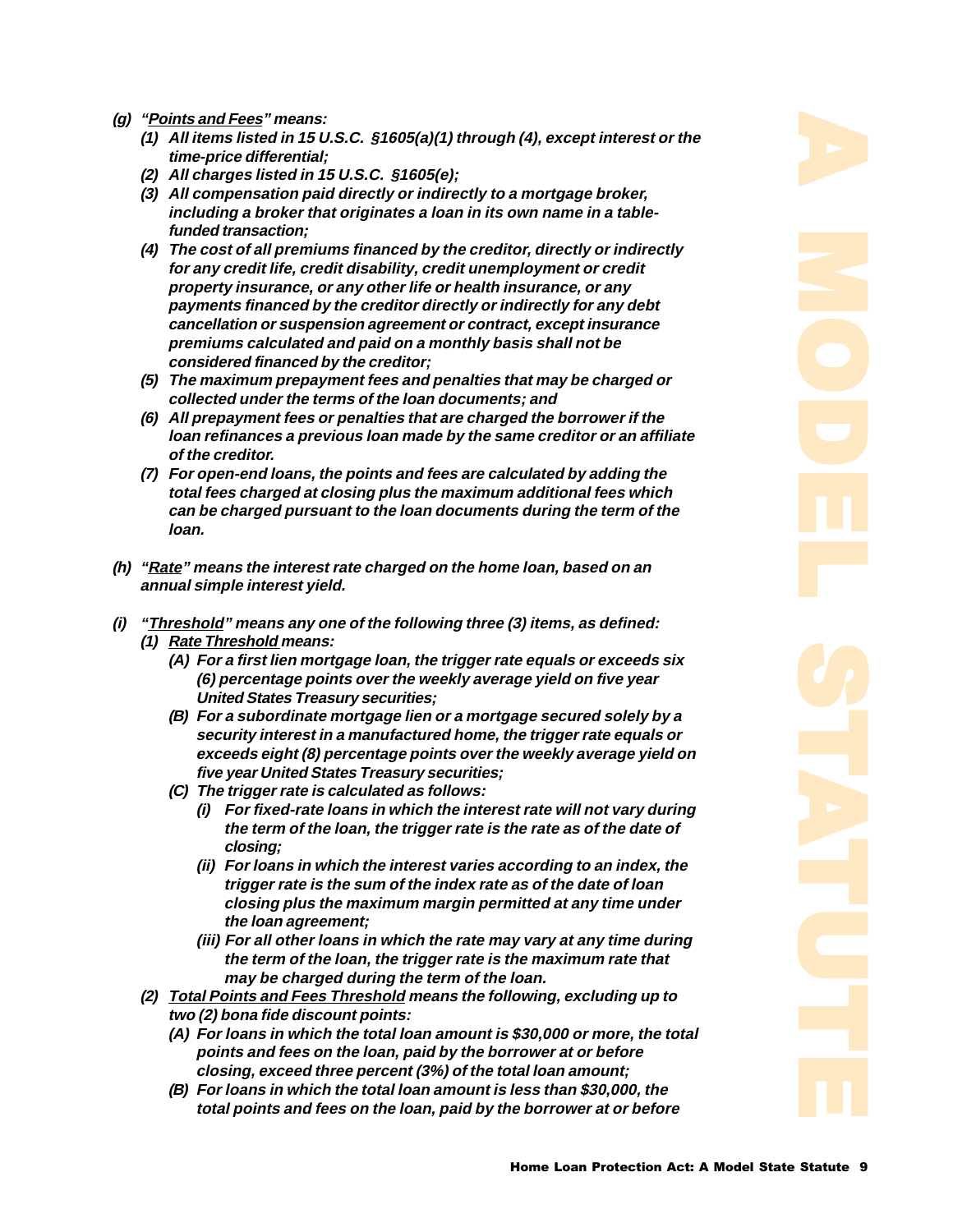**closing, exceed the lesser of \$900 or six percent (6%) of the total loan amount; [and]**

#### <span id="page-9-0"></span>**O P T I O N**

- **(3) Prepayment Penalty Threshold means the home loan agreement permits the lender to charge or collect payment penalties or penalties more than 30 months after the loan closing or which exceed, in the aggregate, more than two percent (2%) of the amount prepaid.**
- **(j) "Total Loan Amount" means the principal of the loan minus those points and fees as defined in Subsection (g) of this section that are included in the principal amount of the loan. For open-end loans, the total loan amount shall be calculated using the total line of credit allowed under the home loan.**

The Model Act terms are defined in Section 2. While a number of the terms defined are adopted from the federal Truth in Lending Act (TILA), other terms are created for this Model Act.

- (a) **Benchmark Rate** is a new term created by the Model Act. It is used solely to determine whether a lender's "discount points" are, in fact, reductions of the interest rate from a reasonable standard. For purposes of this Model Act, the "benchmark rate" is the yield on five year United States Treasury securities as of the 15<sup>th</sup> day of the month immediately preceding the loan closing plus four percentage points (400 basis points).\*
- (b) **Bona Fide Discount Points** are additional points a lender may charge for reducing the interest rate on the loan. If the points meet the requirements established in the Model Act for "bona fide discount points," these points are excluded from the calculation of points and fees that determine whether the loan is a high-cost loan and is subject to special protection under the Model Act. The two standards for "bona fide discount points" are: (1) the rate which the lender says is being reduced by the payment of points must be no higher than the "benchmark rate" as defined by the Model Act; and (2) the points paid must reduce the interest rate of the loan sufficiently so that the additional cost of the points will be recouped within four years or 48 months. Both of these standards must be met for the points to be considered "bona fide discount points."

An example illustrate<br>discount points unde<br>\$100,000 is nine per<br>reduction to 8.5 perc<br>check the "benchman<br>To calculate the pay-<br>rate: \$804.62 per mo<br>percent. The differer<br>the lower rate) is \$35<br>years, to recoup the<br>would n An example illustrates how to assess whether additional points are bona fide discount points under the Model Act. Where the interest rate on a loan of \$100,000 is nine percent for a term of 30 years, the borrower is offered a rate reduction to 8.5 percent with the payment of three points, or \$3,000. First, check the "benchmark rate" to ensure the rate being reduced is allowable.\*\* To calculate the pay-back period, compare the monthly payments under each rate: \$804.62 per month at nine percent and \$768.91 per month at 8.5 percent. The difference between the payments (or the savings each month at the lower rate) is \$35.71. At that rate, it would take 84 months, or seven years, to recoup the \$3,000 paid in points. Thus, in this example, the points would not qualify as bona fide discount points because the additional cost of the points is not recouped within four years or 48 months.

Treasury rates are published at <http://www.federalreserve.gov/releases/h15/current/>

The "benchmark rate" allowable under the Model Act is only 8.57 percent  $(4.57% + 4.0%)$  at the time of this publication.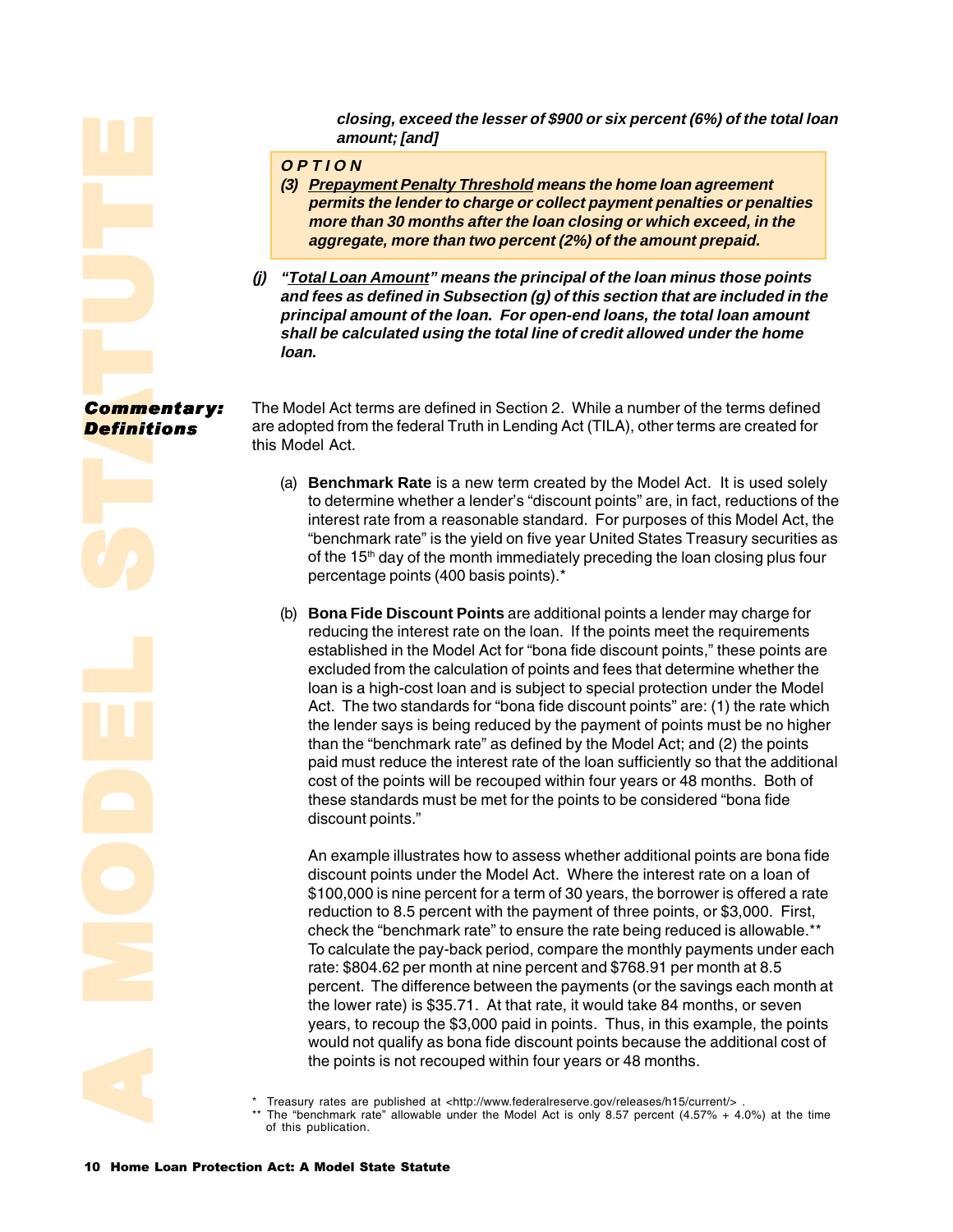New York and Massachusetts regulations define "bona fide discount point" as a rate reduction of 3/8 percent or 35 basis points for each discount point paid up front. This equals a 40-month recapture period—more restrictive than the Model Act.

- (c) **Borrower** is defined as any natural person obligated to repay the loan. In addition, coborrowers, cosigners, and guarantors are included in the definition of borrowers and have the same rights. This definition is broader than TILA's which limits "borrowers" to those for whom a loan is made for personal, family, or household purposes. The Model Act's definition includes all natural persons who are borrowing money secured by a home, regardless of how the borrowed funds are intended to be used. In addition, the Model Act covers any loan made for business purposes that is secured by a home.
- (d) **Creditor** is defined as covering all lenders who extend consumer finance credit that is subject to a finance charge or is payable by written agreement in more than four installments. This definition is broader than "creditor" under TILA, which limits creditors to persons who "regularly" extend credit, subject to a numerical standard. Creditors under this Model Act who make a single extension of credit secured by the home are covered.
- (e) **High-Cost Home Loan** is a loan which exceeds one of the thresholds defined in Subsection (i) of this section. These loans are subject to additional restrictions under the Model Act.
- (f) **Home Loan** includes all loans secured by the borrower's home (home equity and home purchase loans), other than reverse mortgage transactions. The definition is intentionally broad and intended to include all home loans, including loans for business purposes if the home is taken as security.

Unlike HOEPA, the Model Act's definition of a home loan includes both openend *and* closed-end loans. The exclusion of open-end loans from HOEPA has facilitated the avoidance of the HOEPA protections by allowing abusive lenders to characterize their loans as open-end loans.

(g) **Points and Fees**. The definition of points and fees builds on the points and fees trigger in HOEPA. Points and fees under the Model Act are defined broadly to include all loan charges, other than the note interest and the timeprice differential. Under HOEPA, a number of important and expensive loan fees are omitted from the definition of points and fees, resulting in the exclusion of some very high-cost loans from HOEPA protections. For example, fees for title examination or document preparation are excluded from the points and fees trigger under HOEPA, as long as the fees are reasonable and are paid to an unaffiliated third-party. Only when all fees required to be paid to obtain the loan are included, however, can the actual cost of the loan be determined. In the Model Act, all fees charged to close the loan are included, regardless of whether they are paid to a third party. This provision is important because it is usually difficult to determine if the third-party is an affiliate, and the cost of these fees is often very high and a significant cause of equity stripping. Also, by including third-party fees in the definition of points and fees, the lender has a significant incentive to keep the costs of these fees low.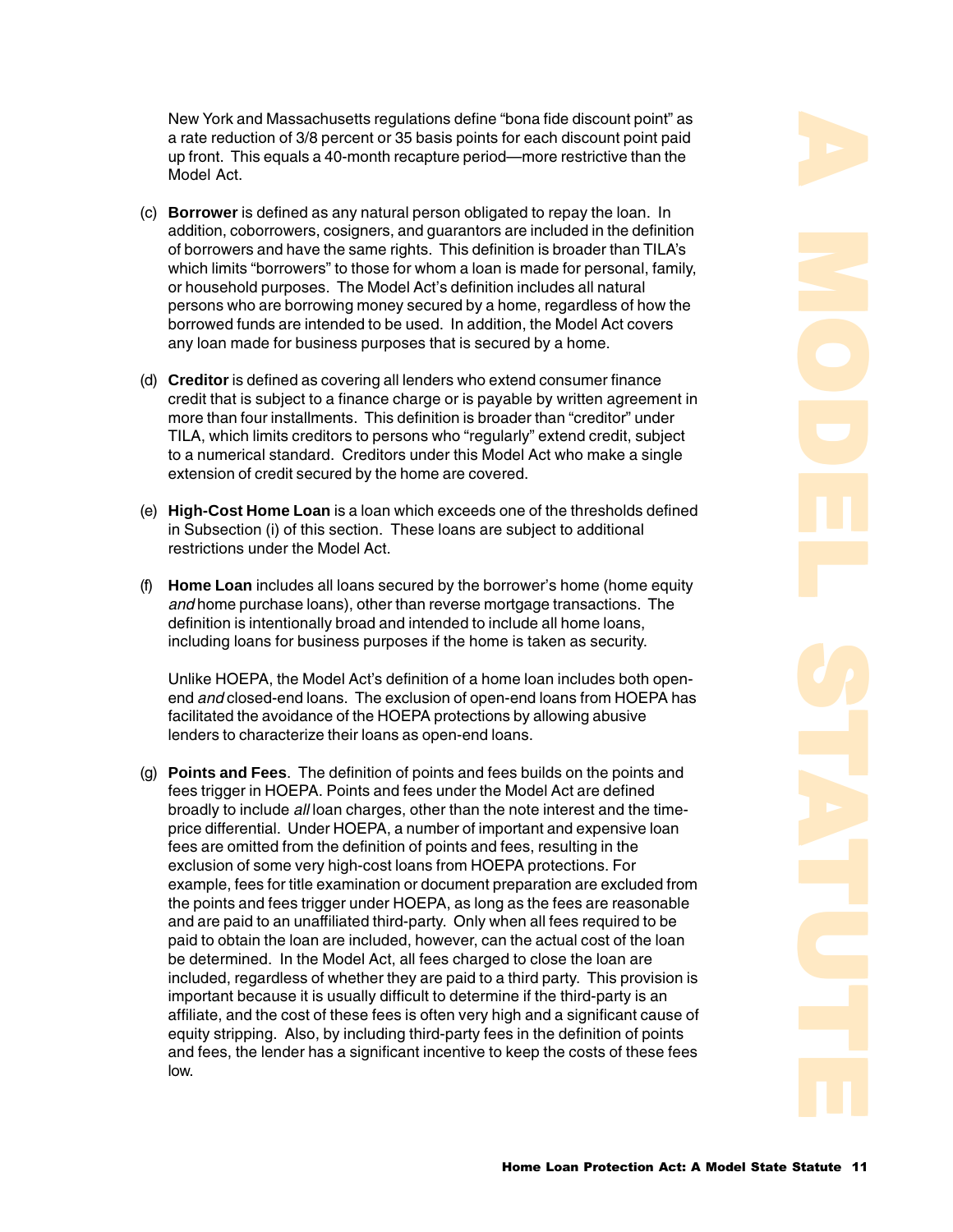The Model Act specifically includes in the definition of points and fees all compensation paid directly or indirectly to a broker. Brokers are frequently involved in abusive loans and often receive indirect fees paid by the lender (also known as yield spread premiums [YSPs]) for placing borrowers in loans that have higher interest rates than warranted by the borrower's risk profile. Broker compensation, whether in the form of fees paid by the borrower or fees paid by the lender, directly affects how much the borrower pays for the loan, and, therefore, must be included in any meaningful assessment of a high-cost loan.

For example, a borrower goes to a broker to get a 30-year mortgage of \$100,000. Her credit scores, along with other indicators, would qualify her for a ten percent interest rate with most lenders and a monthly payment of \$877.57 (principal and interest). But the broker has an arrangement with "High Priced Loans, Inc.," where he receives four points (\$4,000) from the lender by getting a borrower to commit to an interest rate of 11 percent. The borrower, not knowing she qualifies for a better rate, enters into a loan that charges \$952.32 per month (principal and interest). The difference in finance charges over 30 years between these two loans is \$26,910.66.

The Points and Fees definition includes all financed credit insurance premiums and related products in recognition of their excessive cost and relative minimal value to consumers. This Model Act provision is consistent with changes proposed by the Federal Reserve to the HOEPA regulations.

Prepayment penalties are also included in the definition of points and fees whenever the penalty can be charged on the loan being made. This provision is important because it requires the lender to determine whether the initial cost of making the loan will be included in the payment of points and fees when the loan is made, or recouped on the back end if the loan is prepaid. There is little justification for double charging the borrower for the costs of making the loan—once by charging points and fees and again by charging prepayment penalties.

- (h) **Rate** means the interest rate charged on the home loan, based on an annual simple interest yield.
- Model Act uses the a<br> *or prepayment pena*<br>
Model Act's thresholocost loans will be covered and will be covered and will be controlled and the same<br>
regulation is warrant charged in a typical r<br> *or three*] separate the<br>
c (i) **Threshold** is a key provision of the Model Act because it determines which loans are subject to the restrictions on high-cost loans. Like HOEPA, the Model Act uses the alternative tests for either points and fees or interest rate [or prepayment penalty, if included as a threshold—see Section 2 (i) 3]. The Model Act's thresholds are lower than those in HOEPA, thus many more highcost loans will be covered. The use of a "threshold" to define high-cost loans recognizes the same basic theory that underlies HOEPA: that additional regulation is warranted when the cost of a loan is substantially more than is charged in a typical market rate transaction. Exceeding any one of the two [or three] separate thresholds will cause a home loan to be treated as a highcost loan, with the additional high-cost loan restrictions.
	- (1) The **Rate Threshold** is a bifurcated threshold.

For a first lien mortgage loan, the threshold is met if the loan rate equals or exceeds by six percentage points (600 basis points) the yield on fiveyear United States Treasury securities as of the 15<sup>th</sup> day of the month immediately preceding the loan closing.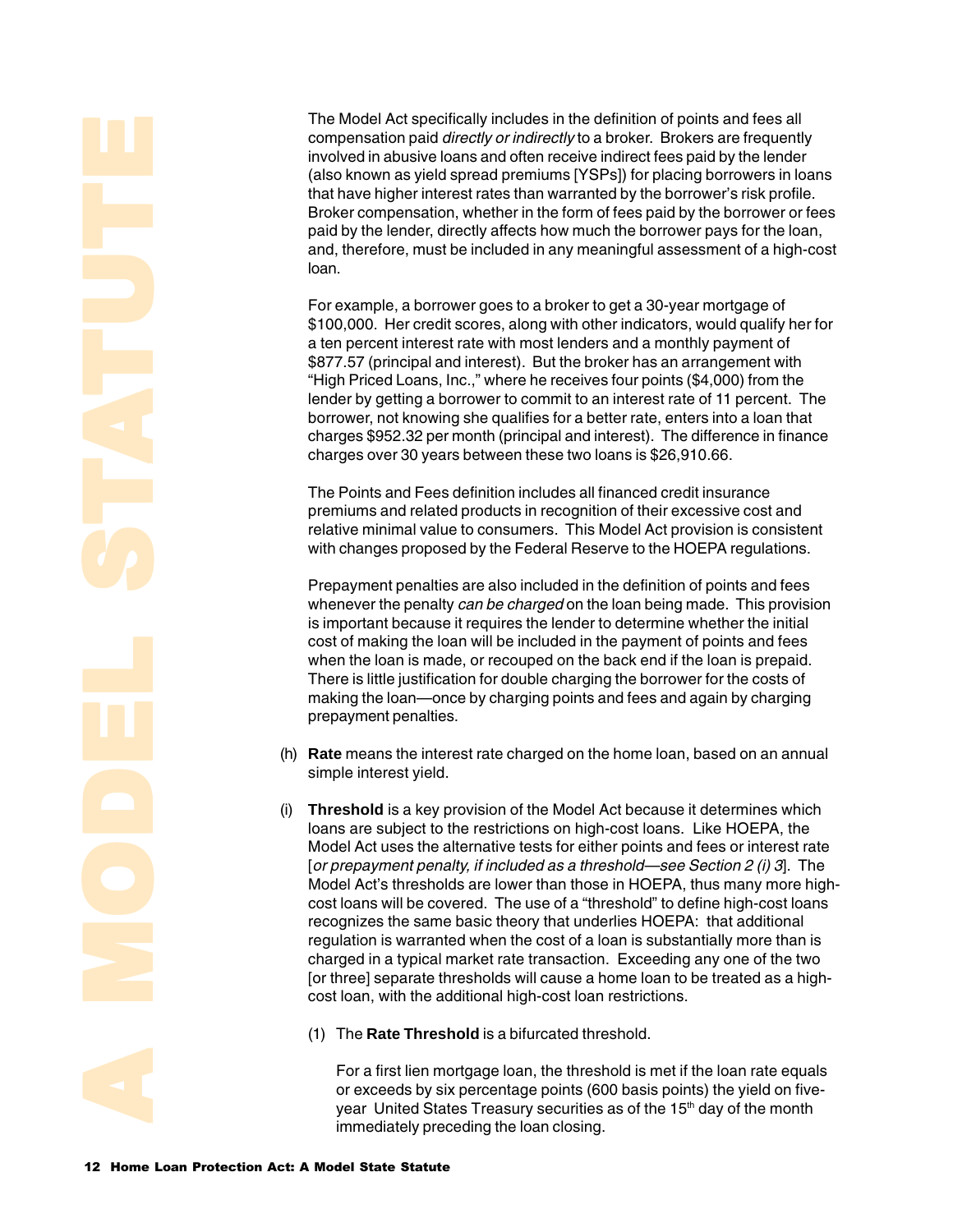For a subordinate mortgage lien or a mortgage secured by a lien on a manufactured home, the rate threshold is met if the loan rate equals or exceeds by eight percentage points (800 basis points) the yield on fiveyear United States Treasury securities as of the 15<sup>th</sup> day of the month immediately preceding the loan closing.

The Model Act uses five-year United States Treasury securities as a benchmark. In contrast, HOEPA and new regulations in Illinois, Massachusetts, and New York use United States Treasury securities with terms comparable to the length of the loan as benchmarks. Such provisions complicate establishing rate thresholds and make lender compliance difficult. Using five-year United States Treasury securities more closely matches the actual expected life of mortgage loans, and particularly subprime loans. Due to prepayments, the average life of these loans is five years, even though the stated term may be 15, 20, or 30 years. Thus, using longer comparable term securities also overstates the actual United States Treasury securities rate because rates generally are higher on longer-term securities.

The purpose of using a bifurcated trigger—one for first liens and a higher trigger for second mortgage liens—is to encourage lenders to make second mortgages rather than refinancing a first mortgage with a small additional extension of credit to the consumer. This dual trigger system is also used in Illinois, Massachusetts, and New York. The higher trigger for second mortgages provides some incentive for lenders to make more second mortgages. When a homeowner needs to borrow only a small amount of the available home equity, current law encourages lenders to refinance existing (generally affordably priced) purchase money loans to provide a relatively small amount of additional credit.

In addition, most lenders prefer to be in first lien position because federal law preempts state law pertaining to interest rate and point caps. Having a lower trigger for first lien loans will encourage lenders to make second mortgages. The incentive of abusive lenders to refinance favorable lower rate first mortgage loans thus will be reduced. Second, these lenders will be subject to second mortgage loan laws in the states that have retained them.

(2) The **Total Points and Fees Threshold** is different for loans equal to or exceeding \$30,000 and for loans of less than \$30,000. For loans equal to or exceeding \$30,000, the threshold is met if the total points and fees, excluding bona fide discount points (as defined in Section 2[b]), exceed three percent of the total loan amount. For loans less than \$30,000, the threshold is met if the total points and fees, excluding bona fide discount points (as defined in Section 2[b]), exceed the lesser of six percent of the total loan amount or \$900.

Total points and fees include all points and fees payable by the borrower at or before the loan closing (as defined in Section 2[g]). In the case of open-end loans, this includes any and all fees—as specified in the loan documents—which could be charged during the life of the loan on the total line of credit available.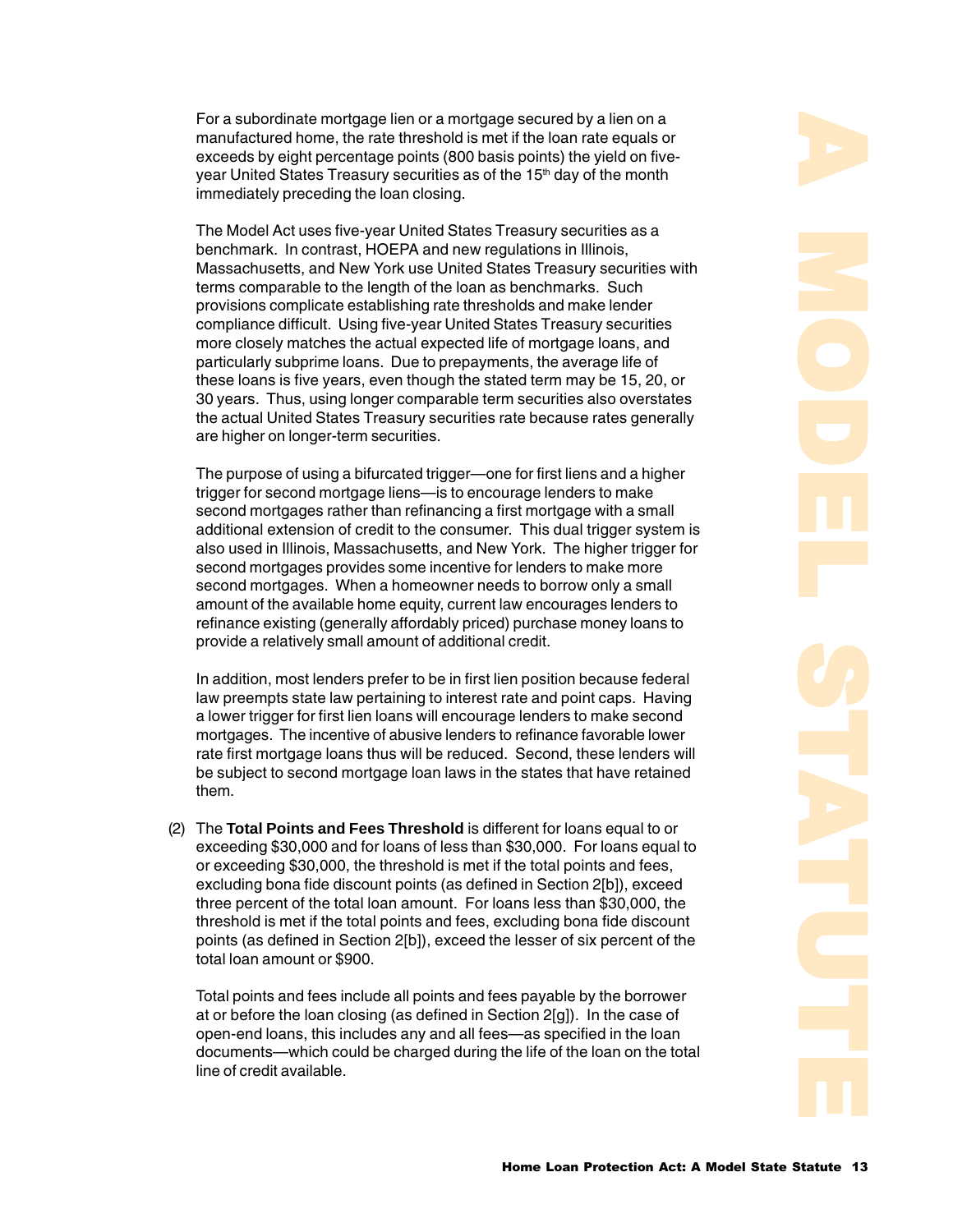(3) **Prepayment Penalty Threshold**: This is an optional provision that is strongly encouraged. However, it may be useful in certain states, but not in others. The threshold is reached if the loan documents require the borrower to pay a penalty for prepaying the loan at any time after 30 months into the loan term, or if the penalty amount exceeds two percent of the outstanding loan balance.

As noted earlier, prepayment penalties are included in the points and fees, and they are a critical provision of the Model Act. Prepayment penalties, provisions which require significant sums for prepaying loans even years after consummation, have rapidly become one of the greatest home loan abuses. The Model Act addresses prepayment penalties by including them in the definition of points and fees and by applying special prepayment penalty protections for high-cost home loans [and, if applicable, by having a separate prepayment penalty threshold]. This focus on prepayment penalties is important for several reasons:

Prepayment Penalties Facilitate Yield Spread Premiums (YSPs) and Steering Borrowers to Higher Rate Loans. When a lender expends considerable expenses in making a loan, the lender risks loss if the loan is prepaid before the regular payments on the loan allow recoupment of these expenses. Market forces protect prime mortgage lenders because competition works to make the loans provided to prime borrowers at the lowest possible price, protecting the lenders of those loans against immediate refinancing. However, in the subprime mortgage market, brokers generally are the gatekeepers for the loans, and price competition is undermined by the widespread use of YSPs (an additional fee or bonus). A YSP is paid to a broker when the broker places a borrower in a loan with an interest rate higher than warranted by the borrower's risk profile. This premium can amount to several percent of the loan amount, or several thousand dollars. The larger the YSP a lender pays to a broker, the greater the likelihood that the borrower will be offered a loan with an interest rate substantially higher than necessary. The YSP paid to the broker is an expense that the lender must recoup to avoid a loss on the loan, especially considering that the same broker has an incentive to market another loan aggressively to the same borrower. Thus, the lender must charge prepayment penalties to protect itself from the costs incurred by YSPs. If prepayment penalties were disallowed for the high-cost loans, unreasonable YSPs would not be paid by lenders because they could not afford the risk. Reducing the incentive to charge YSPs would not limit access to legitimate mortgage loans; they are made every day in the prime market without exorbitant premiums and prepayment penalties.\*

could not aftord the prime market<br>
the prime market<br> *Prepayment Perroguaranteeing YS*<br> *Prepayment Perroguaranteeing YS*<br>
borrower equity a<br>
refinancing a hig<br>
she must increas<br>
the prepayment that local<br>
that local<br>
<sup>2</sup> Prepayment Penalties Facilitate Equity Stripping. In addition to guaranteeing YSPs, prepayment penalties on high-cost loans strip borrower equity and lock borrowers into high-cost loans. A borrower refinancing a high-cost loan into a lower-cost loan loses equity because she must increase the loan amount on the new loan to cover the cost of the prepayment penalty. For example, a borrower with a \$100,000 loan and a five percent prepayment penalty pays the high-cost lender \$105,000 to pay off that loan, losing \$5,000 in equity. In addition, while the borrower

\* It should be noted that Standard and Poor's has estimated that less than two percent of prime loans have prepayment penalties, while 50 percent to 80 percent of subprime loans have such penalties.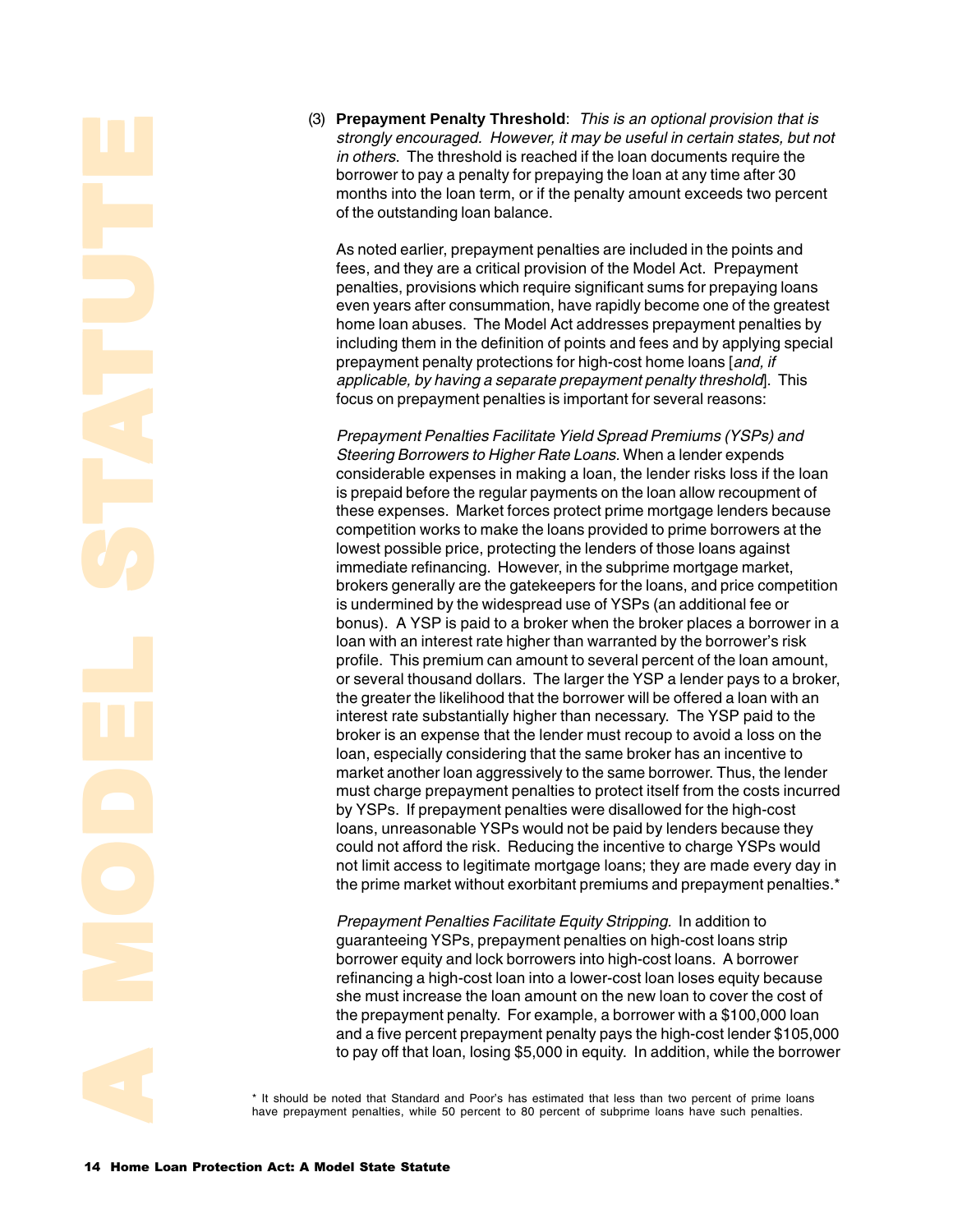<span id="page-14-0"></span>originally might have qualified for a lower-cost loan of \$100,000, she now finds that the prepayment penalty locks her into the current high-cost loan because she no longer qualifies (because of loan-to-value ratio) for the larger loan (\$105,000). Prepayment penalties also make it difficult for lenders to cross-market their lower-rate loans to borrowers who have improved their credit rating by paying their loans on time.

Requirements of the Model Act Do Not Prevent Recoupment of Reasonable Fees. As evidenced in the prime market, lenders are able to recoup the reasonable costs of making a loan without prepayment penalties. The Model Act permits fees of up to three percent of the total loan amount for loans of \$30,000 or more, and up to six percent for loans of less than \$30,000 (up to \$900) to be charged without subjecting the loan to additional restrictions. However, allowing these up-front fees in addition to prepayment penalties would permit the lender to charge twice for the same activity. Such actions are prohibited in the Model Act. Fees in the amounts permitted under the Model Act, by themselves, should be more than adequate to cover a legitimate lender's costs for making the loan.

North Carolina, Illinois, and the District of Columbia limit prepayment penalties for some or all home loans. HOEPA contains and recent Massachusetts regulations contain a provision that only allows prepayment penalties when the loan is affordable to the borrower; however, this provision is seen as difficult to enforce. New York regulations address the issue by prohibiting the financing of prepayment fees on refinanced loans previously by the same lender. The Federal National Mortgage Association (Fannie Mae) and Federal Home Loan Mortgage Corporation (Freddie Mac) have recognized the problems with prepayment penalties, and they purchase only subprime loans with very limited prepayment penalty provisions.

- (j) **Total Loan Amount** is the principal of the loan, excluding all points and fees as defined in Subsection (g) that are included in the principal. This definition is the same as the HOEPA definition of total loan amount. Total loan amount differs from the principal amount of the loan, which includes up-front points and fees that are financed in the loan.
- **(a) Insurance and Debt Cancellation Agreements. No creditor making a home loan shall finance, directly or indirectly, any credit life, credit disability, credit unemployment or credit property insurance, or any other life or health insurance, or any payments directly or indirectly for any debt cancellation or suspension agreement or contract, except that insurance premiums or debt cancellation or suspension fees calculated and paid on a monthly basis shall not be considered financed by the creditor.**
- **(b) Flipping. No creditor may engage in the unfair act or practice of "flipping" a home loan. "Flipping" a loan is the making of a home loan to a borrower that refinances an existing home loan when the new loan does not have reasonable, tangible net benefit to the borrower considering all of the**

Section 3. **PROHIBITED** ACTS AND **PRACTICES** *'&-' \$( &-* 

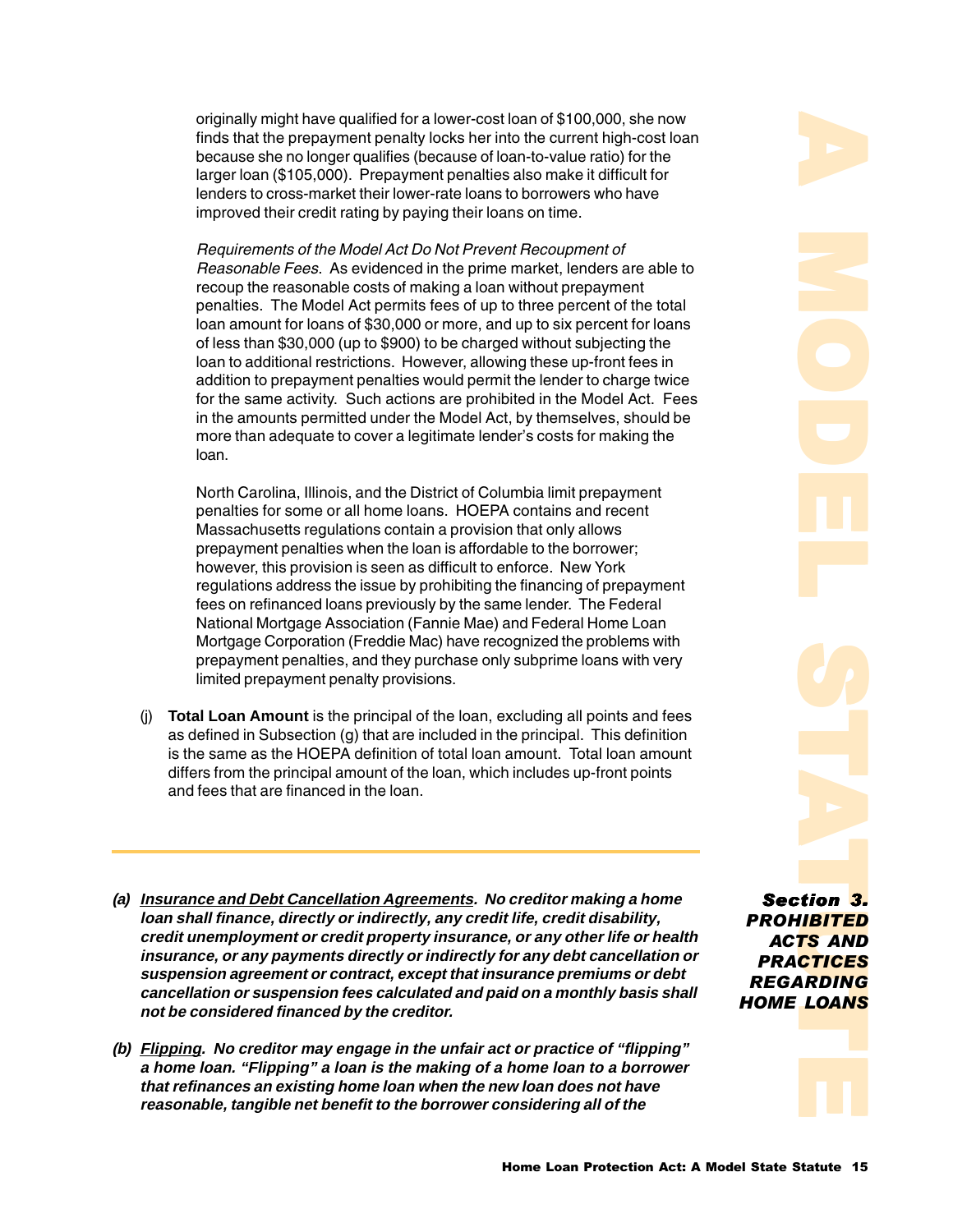**circumstances, including the terms of both the new and refinanced loans, the cost of the new loan, and the borrower's circumstances. In addition, the following home loan refinancings shall be presumed to be flippings if:**

- **(1) The primary tangible benefit to the borrower is an interest rate lower than the interest rate(s) on debts satisfied or refinanced in connection with the home loan, and it will take more than four (4) years for the borrower to recoup the costs of the points and fees and other closing costs through savings resulting from the lower interest rate; or**
- **(2) The new loan refinances an existing home loan that is a special mortgage originated, subsidized, or guaranteed by or through a state, tribal or local government, or nonprofit organization, which either bears a below-market interest rate at the time the loan was originated, or has nonstandard payment terms beneficial to the borrower, such as payments that vary with income, are limited to a percentage of income, or where no payments are required under specified conditions, and where, as a result of the refinancing, the borrower will lose one (1) or more of the benefits of the special mortgage.**
- **(c) Recommendation of Default. No creditor shall recommend or encourage default on an existing loan or other debt prior to and in connection with the closing or planned closing of a home loan that refinances all or any portion of such existing loan or debt.**
- **(d) Late Fees. No creditor may charge a late payment fee except according to the following rules:**
	- **(1) The late payment fee may not be in excess of four percent (4%) of the amount of the payment past due.**
	- **(2) The fee may only be assessed for a payment past due for fifteen (15) days or more.**
	- **(3) The fee may not be charged more than once with respect to a single late payment. If a late payment charge is deducted from a payment made on the loan, and such deduction causes a subsequent default on a subsequent payment, no late payment charge may be imposed for such default. If a late payment charge has been once imposed with respect to a particular late payment, no such charge shall be imposed with respect to any future payment which would have been timely and sufficient, but for the previous default.**
	- **(4) No fee may be charged unless the creditor notifies the borrower within forty-five (45) days following the date the payment was due that a late payment charge has been imposed for a particular late payment. No late payment charge may be collected from any borrower if the borrower informs the creditor that nonpayment of an installment is in dispute and presents proof of payment within forty-five (45) days of receipt of the creditor's notice of the late charge.**
	- **(5) The creditor shall treat each and every payment as posted on the same date as it was received by the creditor, servicer, creditor's agent, or at the address provided to the borrower by the creditor, servicer, or the creditor's agent for making payments.**
- **(e) Call Provision Prohibition. No home loan may contain a provision that permits the creditor, in its sole discretion, to accelerate the indebtedness. This provision does not prohibit acceleration of the loan in good faith due to the borrower's failure to abide by the material terms of the loan.**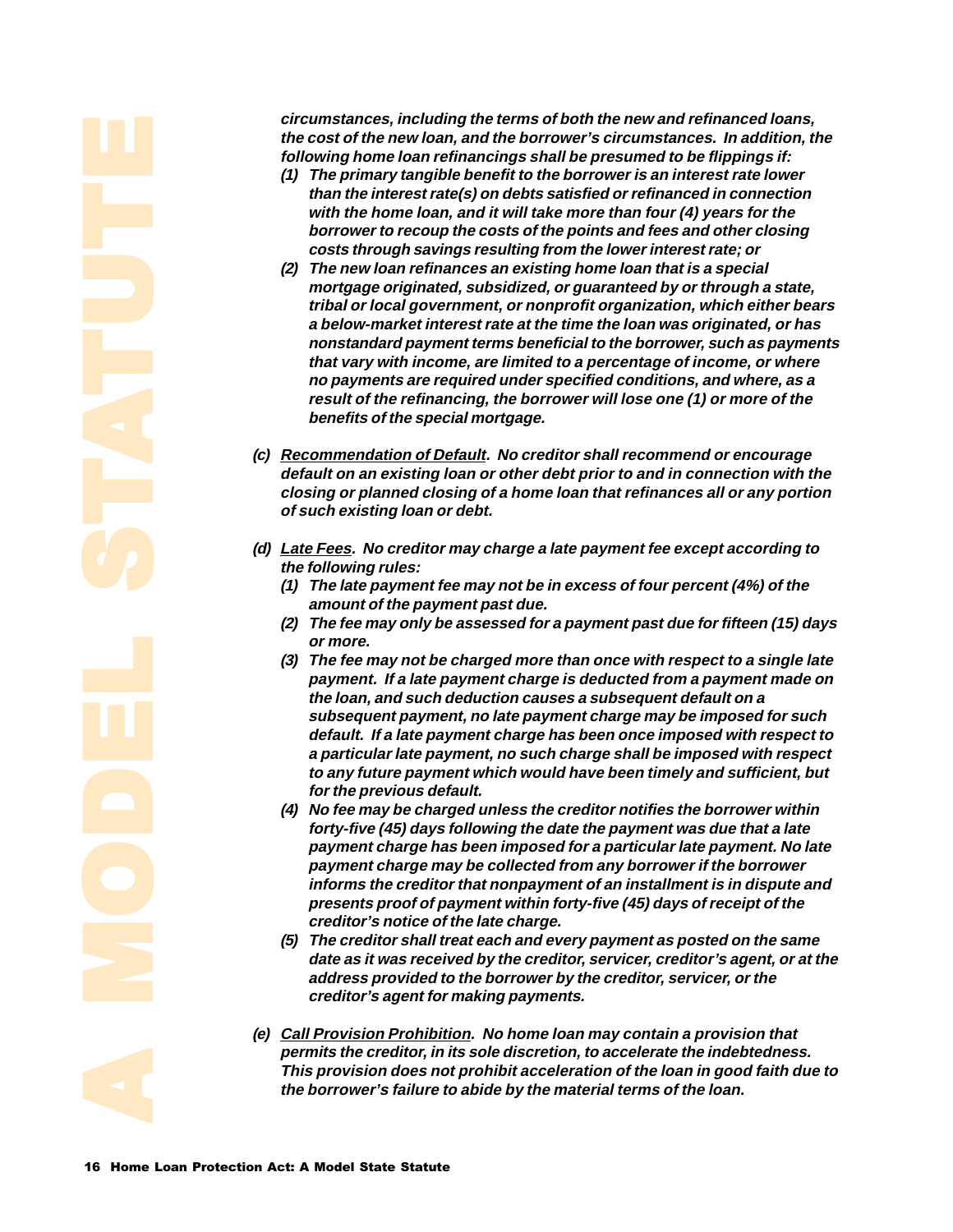<span id="page-16-0"></span>**(f) Fee for Balance. No creditor may charge a fee for informing or transmitting to any person the balance due to pay off a home loan or to provide a release upon prepayment. Payoff balances shall be provided within a reasonable time, but in any event no more than seven (7) business days after the request.**

Section 3 limits six lending practices applicable to all home loans (as defined by the Model Act), regardless of whether the loans are high-cost loans. The late fee limitation in Subsection (d) states a fair rule for the collection of fees for late payments. All of the other acts are inherently abusive and are rarely included in conventional loans. These are unnecessary to facilitate credit availability, and prohibiting them appropriately protects home ownership and home equity without limiting borrowers' access to credit.

(a) **Prohibition of Financing Credit Insurance Premiums and Debt Cancellation Agreements**. This provision addresses one of the most costly abuses in home lending. Abusive lenders often finance single-premium credit insurance, generally receiving substantial immediate compensation for selling the insurance. The lender generally induces the borrower to initial a form at closing, sometimes without the borrower realizing that single-premium credit insurance has been added to the loan agreement. The lender then adds the credit insurance premium to the principal, thus charging interest and points on the credit insurance premium.

**Example of transmitting**<br> **Conditional of the properties and the properties and the properties and the reasonable<br>
then a reasonable<br>
then a reasonable<br>
then a reasonable<br>
then a reason individual of <b>Commentary**<br> **Commen** Subprime borrowers who finance credit insurance and then refinance the loan have paid for credit insurance coverage (as well as interest) for a period beyond the life of the loan. Alternatively, by purchasing credit insurance on a monthly basis, a borrower avoids unnecessary coverage and interest beyond the life of loan. Credit insurance only makes economic sense for the borrower when it is offered on a "monthly outstanding balance" basis, and this is far preferable to the inclusion of a large single-premium for credit insurance in the loan balance. Purchasing credit insurance on a monthly outstanding balance basis prevents the credit insurance premium from further stripping home equity, and because the insurance is paid for on a monthly basis, it can be cancelled immediately by the borrower when the borrower no longer wants/ needs the insurance. The result is that while the borrower is still covered by credit insurance, the monthly costs to the borrower, and the overall cost for this product, are both substantially lower. The Center for Economic Justice compared the cost of financed, single-premium insurance to a monthly outstanding balance insurance product using a hypothetical \$30,000 loan with a ten-year term and 15 percent interest rate and industry-standard insurance rates. Over the lifetime of the loan, the borrower pays \$6,515 for financed, single-premium insurance (including finance charges), compared with \$1,747 for the monthly credit insurance product.

While credit insurance guarantees payment of the loan in the case of the borrower's death, unemployment, or disability, so that the loss of income does not displace dependents (children, spouse) from the home, questions also have been raised regarding the suitability of credit insurance product sales. For example, a growing number of older, single women have been sold financed single-premium credit insurance.

North Carolina and Illinois ban financed, single-premium insurance on highcost loans, while the District of Columbia and Massachusetts restrict the



Commentary: *)
\*
 +* **Acts and** Practices Reg<mark>arding</mark> *\$* 

**entary:**<br>hibited<br>arding<br>Loans<br>Loans **Putary:**<br> **hibited**<br> **ctices**<br> **Loans**<br> **Loans**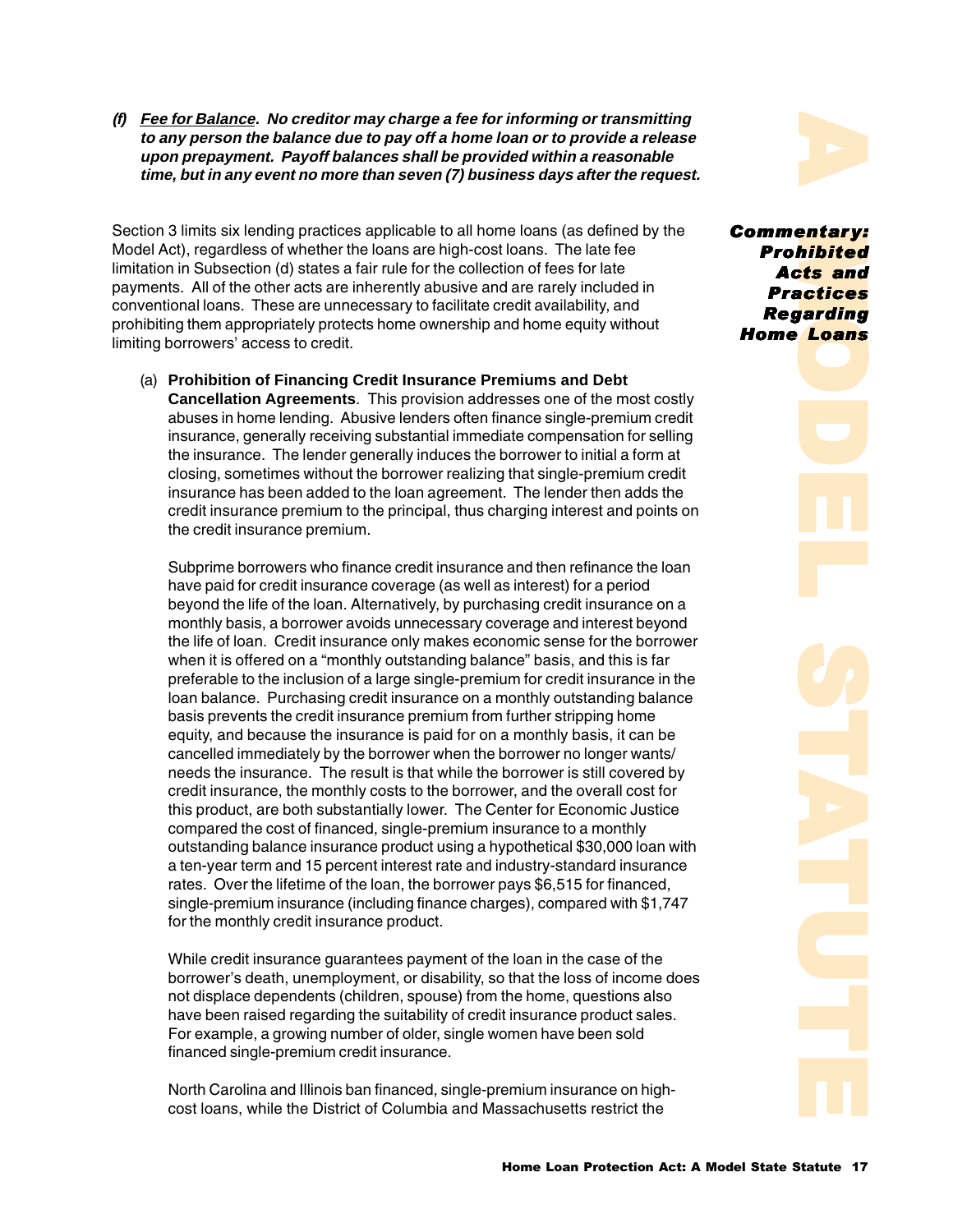practice. The Federal Reserve Board has recognized the significant problems with credit insurance and has proposed the inclusion of the cost of singlepremium credit insurance and related products in the points and fees trigger for HOEPA.

The Model Act includes limitations on financing of credit insurance labeled as insurance as well as similar products such as debt cancellation agreements. Debt cancellation agreements are simply additional terms in the credit contract whereby, for a fee, the lender agrees to forgive the borrower's monthly payment for a period of time upon occurrence of an event such as the death, disability, or unemployment of the borrower. To the borrower, there is little difference between credit insurance and debt cancellation agreements. (The borrower is even less protected under these agreements. The price and terms are completely unregulated in most states, as they are not technically insurance. There is no third-party insurer involved in the transaction.) The Federal Reserve and the Office of the Comptroller of the Currency (OCC, the federal regulator of national banks) have allowed lenders to treat these agreements in a manner similar to single-payment credit insurance premiums. It is important that debt cancellation agreements are included in the scope of this prohibition against financing credit insurance premiums to prevent unscrupulous lenders from using debt cancellation agreements to evade the prohibition.

(b) **Flipping Prohibition**. Flipping occurs when a loan is refinanced repeatedly, with new up-front fees imposed on each refinancing, providing little tangible benefit to the borrower. Flipping strips the homeowner's equity by substantially increasing the amount borrowed each time the loan is refinanced. At the same time, the borrower receives little in the way of additional credit or cash. The Model Act requires that each refinancing have a "reasonable, tangible net benefit" to the borrower as determined by all of the circumstances of the loan, including the terms of the new and refinanced loan, the cost of the loan, and the borrower's individual circumstances.

charged on the new I.<br>(48 months). If these<br>interest rate did not ju<br>slightly lower month!<br>loan principal to pay<br>Like the "bona fide po<br>whereby a determina<br>reduction provides a<br>The second category<br>mortgage loans that<br>the b The general prohibition includes two circumstances under which refinancing will be presumed to be illegal flipping. Under Subsection 1, refinancing is presumed to be flipping if the primary tangible benefit to the borrower is interest rate reduction and it will take more than four years for the borrower to recoup the costs of obtaining the lower rate loan. Because this recoupment can only occur through savings in monthly payments, the up-front fees charged on the new loan have to be amortized over the course of four years (48 months). If these fees are not paid off within 48 months, then the lower interest rate did not justify the loan, because while the borrower may have slightly lower monthly payments, they come at the expense of increasing the loan principal to pay closing costs, thereby stripping equity from the home. Like the "bona fide points" standard, this provision sets an objective standard whereby a determination can be made about whether an interest rate reduction provides a sufficient benefit to the borrower.

The second category of flipped refinancings is the refinancing of special mortgage loans that carry below-market rates or other payment terms beneficial to the borrower. These loans are generally mortgages used to purchase homes for first-time homebuyers (for example, loans provided through the Department of Veterans Affairs and Habitat for Humanity) who could not attain homeownership without a special program. Generally, these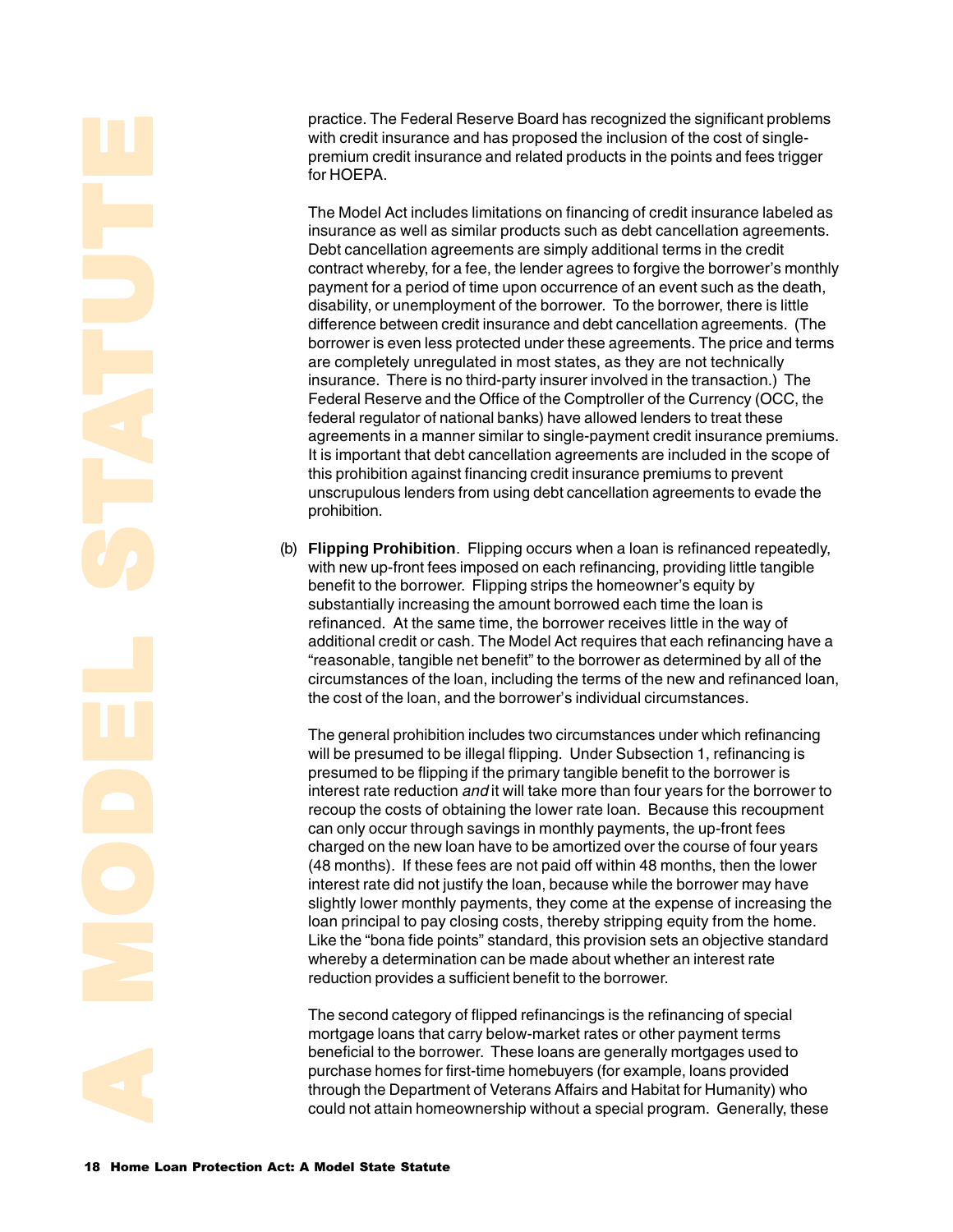loans have below-market interest rates and reasonable or subsidized closing costs. This provision is intended to prohibit lenders from refinancing these loans with higher-rate loans.

The Federal Reserve has recognized the problems caused by flipping and specifically requires that a "totality of the circumstances" standard apply. The North Carolina law includes a provision similar to, but less specific than, the language in the Model Act. New York and Massachusetts do not allow any points or fees in a refinancing by the same lender within 24 months, or on any refinancing of a high-cost loan using a mortgage broker. Texas addresses the issue by restricting the total value of loans secured by the home to 80 percent of home value.

- (c) **Encouraging Default**. This provision prohibits a lender from encouraging default on an existing debt in the course of refinancing. This protection is necessary to address a widespread practice in which borrowers are pressured into accepting abusive loans which must be closed immediately to avoid foreclosure on an existing loan. Unscrupulous lenders often advise borrowers to stop making payments on existing debt because it will all be refinanced when the new loan is closed. When the borrower arrives at the loan closing, the existing debt has gone into default. The borrower must now close the new loan, even if the terms have become much more unfavorable, because of the pressure of being in default on his or her other credit. This term is modeled after the provision in the North Carolina Predatory Lending Act. The District of Columbia, Massachusetts, and Virginia also prohibit this practice.
- (d) **Late Payment Charges**. Excessive late fees are prohibited, as is imposition of multiple late fees resulting from a single late or missed payment. These practices make it difficult or impossible for borrowers to recover from a shortterm financial setback and can quickly drain equity from a home. This subsection also requires the lender to treat a payment as posted on the day it is received. This provision addresses the practice of delaying the posting of payments that are physically received by the lender, but not processed promptly. In such instances, late payments are incurred, even though the payment was not late. Lenders derive substantial profits from late payments, giving unscrupulous lenders an incentive to inappropriately post payments late. Many state laws already include limitations on late payment fees, and the basic structure of the limitation in this Model Act follows the one recommended by the Federal Trade Commission in the Credit Practices Rule.
- (e) **Call Provision Prohibition**. Call provisions permit a lender to accelerate the loan at the lender's discretion and demand payment of the entire loan balance. A call provision can be used to force a borrower to refinance the loan and incur additional points and up-front fees associated with refinancing. Also, lenders can use a call provision to unfairly force a borrower to refinance when interest rates rise, requiring the borrower to refinance at the higher interest rate. Virginia, Massachusetts, and New York similarly prohibit this practice. North Carolina's statute includes a call provision, but only for "highcost home loans." New Federal Reserve rules, if adopted as proposed, would include a call provision for HOEPA loans. Texas prohibits calls based on reduced value of property or junior lien defaults.
- (f) **Fee for Balance**. This section prevents two unscrupulous practices that deter borrowers from obtaining better credit: 1) untimely delivery of payoff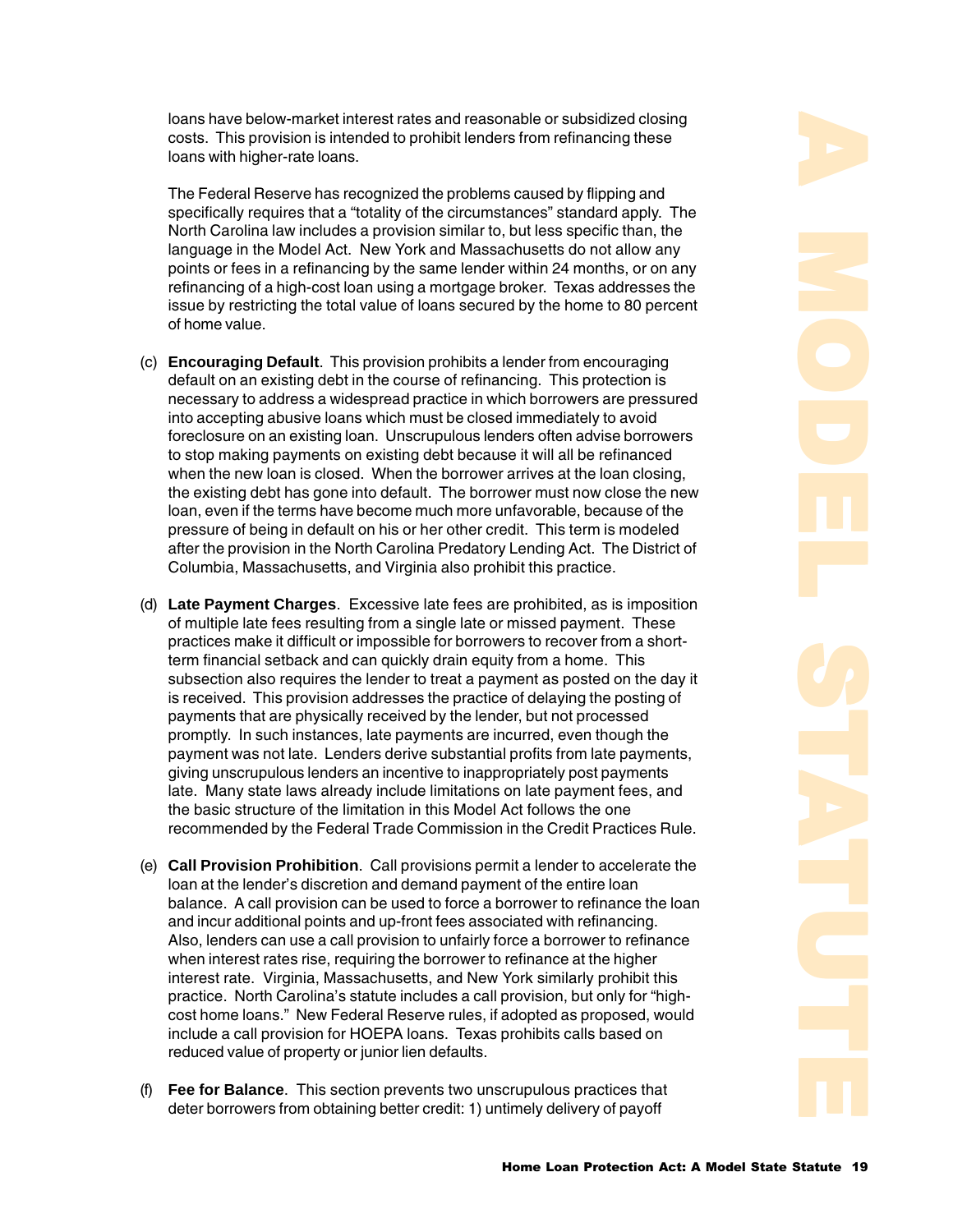information, and 2) untimely release of the note of indebtedness at prepayment. Without the timely release of these two items, borrowers can be hindered from refinancing with a lower-cost lender. The Model Act provides a reasonable amount of time for the lender to respond to a payoff request or release (seven days), and prohibits a charge for the payoff request or release, including facsimile fees or other similar charges. The Act specifically includes reasonable time for release should the state's existing law not include this provision.

<span id="page-19-0"></span> **Section**<br>Section<br>AND ROK<br>PROR HIGH-COR<br>HOME HOME HOME **Section 4.** <mark>LIMITATIONS</mark> *&-* **PROHIBITED PRACTICES** *!* **HIGH-COST** *\$( &-* 

**A high-cost home loan shall be subject to the following additional limitations and prohibited practices:**

- **(a) No Financing of Fees or Charges. No creditor making a high-cost home loan shall directly or indirectly finance any points or fees.**
- **(b) Prepayment Penalties Limited. No prepayment fees or penalties shall be included in the loan documents for a high-cost home loan or charged the borrower which exceed in the aggregate: 1) in the first 12 months after the loan closing more than two percent (2%) of the loan amount prepaid, or 2) in the second 12 months after the loan closing, more than one percent (1%) of the amount prepaid. No prepayment penalty shall be contracted for after the second year following the loan closing.**
- **(c) No Balloon Payment. No high-cost home loan may contain a scheduled payment that is more than twice as large as the average of earlier scheduled payments. This provision does not apply when the payment schedule is adjusted to the seasonal or irregular income of the borrower.**
- **(d) No Negative Amortization. No high-cost home loan may include payment terms under which the outstanding principal balance will increase at any time over the course of the loan because the regular periodic payments do not cover the full amount of interest due.**
- **(e) No Increased Interest Rate. No high-cost home loan may contain a provision that increases the interest rate after default. This provision does not apply to interest rate changes in a variable rate loan otherwise consistent with the provisions of the loan documents, provided the change in the interest rate is not triggered by the event of default or the acceleration of the indebtedness.**
- **(f) No Advance Payments. No high-cost home loan may include terms under which more than two (2) periodic payments required under the loan are consolidated and paid in advance from the loan proceeds provided to the borrower.**
- **Exercise Start Start Start Start Start Start Start Start Start Start Start Start Start Start Start Start Start Start Start Start Start Start Start Start Start Start Start Start Start Start Start Start Start Start Start St (g) No Mandatory Arbitration Clause. No high-cost home loan may be subject to a mandatory arbitration clause that limits in any way the right of the borrower to seek relief through the judicial process for any and all claims and defenses the borrower may have against the creditor, broker, or other party involved in the loan transaction.**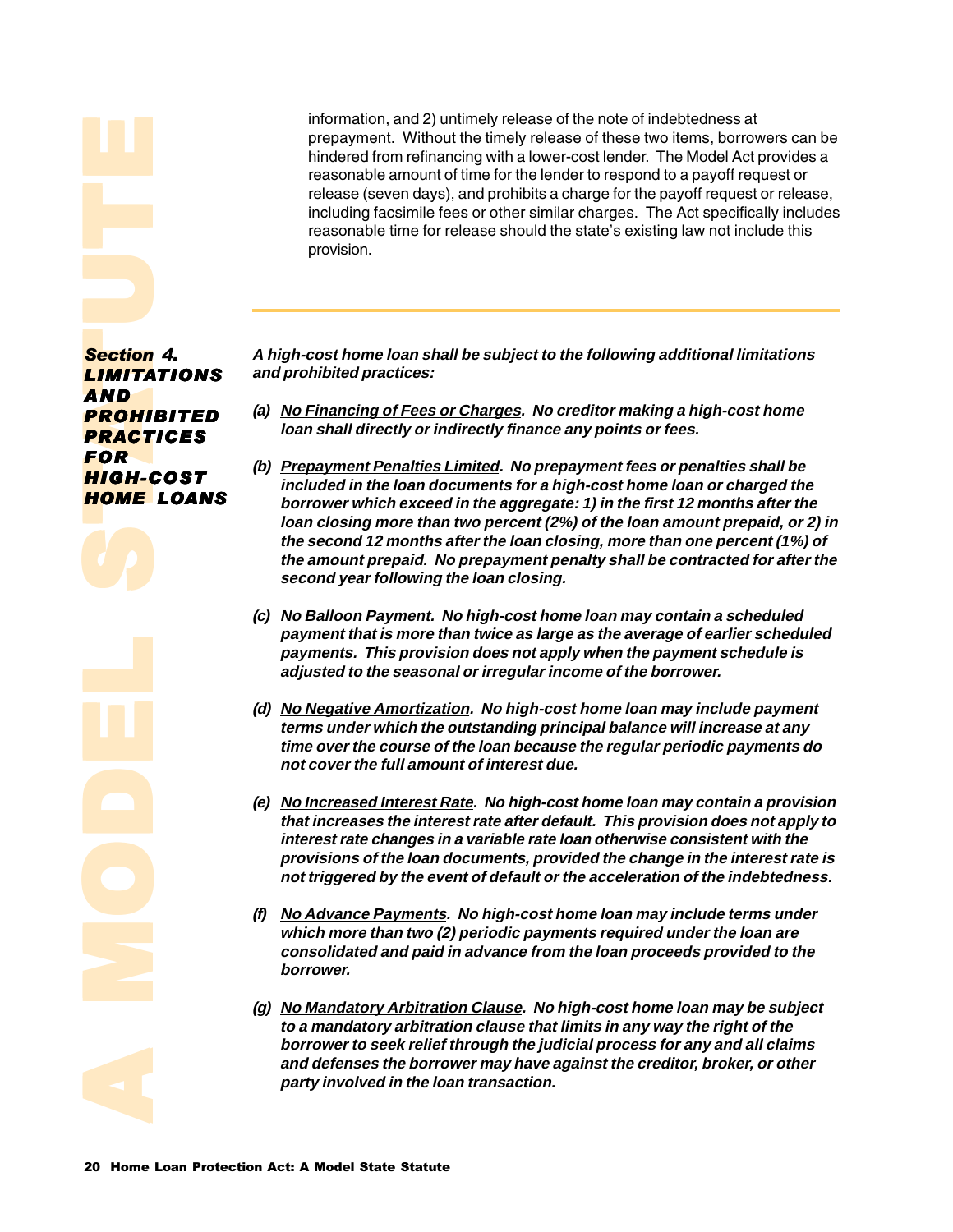- **(h) No Lending without Homeownership Counseling. A creditor may not make a high-cost home loan without first receiving certification from a counselor approved by the United States Department of Housing and Urban Development (HUD), a state housing financing agency, or the regulatory agency which has jurisdiction over the creditor, that the borrower has received counseling on the advisability of the loan transaction.**
- **(i) No Lending without Due Regard to Repayment Ability. A creditor may not make a high-cost home loan without due regard to repayment ability. A creditor who follows the debt-to-income ratio listed in 38 C.F.R. § 36.4337(c)(1) and as defined in 38 C.F.R. § 36.4337(d) and follows the residual income guidelines established in 38 C.F.R. § 36.4337(e) and VA Form 26-6393 shall benefit from a rebuttable presumption that the creditor made the loan with due regard to repayment ability.**
- **(j) Home-Improvement Contracts. A creditor may not pay a contractor under a home-improvement contract from the proceeds of a high-cost home loan, unless:**
	- **(1) The creditor is presented with a signed and dated completion certificate showing that the home improvements have been completed; and**
	- **(2) The instrument is payable to the borrower or jointly to the borrower and the contractor, or, at the election of the borrower, through a third-party escrow agent in accordance with terms established in a written agreement signed by the borrower, the creditor, and the contractor prior to the disbursement.**
- **(k) No Modification or Deferral Fees. A creditor may not charge a borrower any fees or other charges to modify, renew, extend, or amend a high-cost home loan or to defer any payment due under the terms of a high-cost home loan.**
- **(l) Judicial Foreclosure or Determination.**

**Judicial Foreclosure. [Option A—in states which have a judicial foreclosure process] Any creditor making a high-cost home loan that has the legal right to foreclose must use the judicial foreclosure procedures of the state wherein the property securing the loan is located. The borrower shall have the right to assert in such proceeding the nonexistence of a default and any other claim or defense to acceleration and foreclosure, including any based on any violations of this Act, though no such claim or defense shall be deemed a compulsory counterclaim.**

**Judicial Determination. [Option B—in states which do not have a full judicial foreclosure process] Prior to invoking a nonjudicial power of sale or any other nonjudicial remedy available under applicable law, a creditor making a high-cost home loan must first obtain a declaratory judgment in a court of competent jurisdiction providing that: 1) the creditor is the proper party in interest to invoke the power of sale or other remedy; and 2) the grounds for exercising the power of sale or other remedy have been fully satisfied. The borrower shall have the right to assert in such proceeding the nonexistence of a default and any other claim or defense to acceleration and foreclosure, including any based on any violations of this Act, though no such claim or defense shall be deemed a compulsory counterclaim.**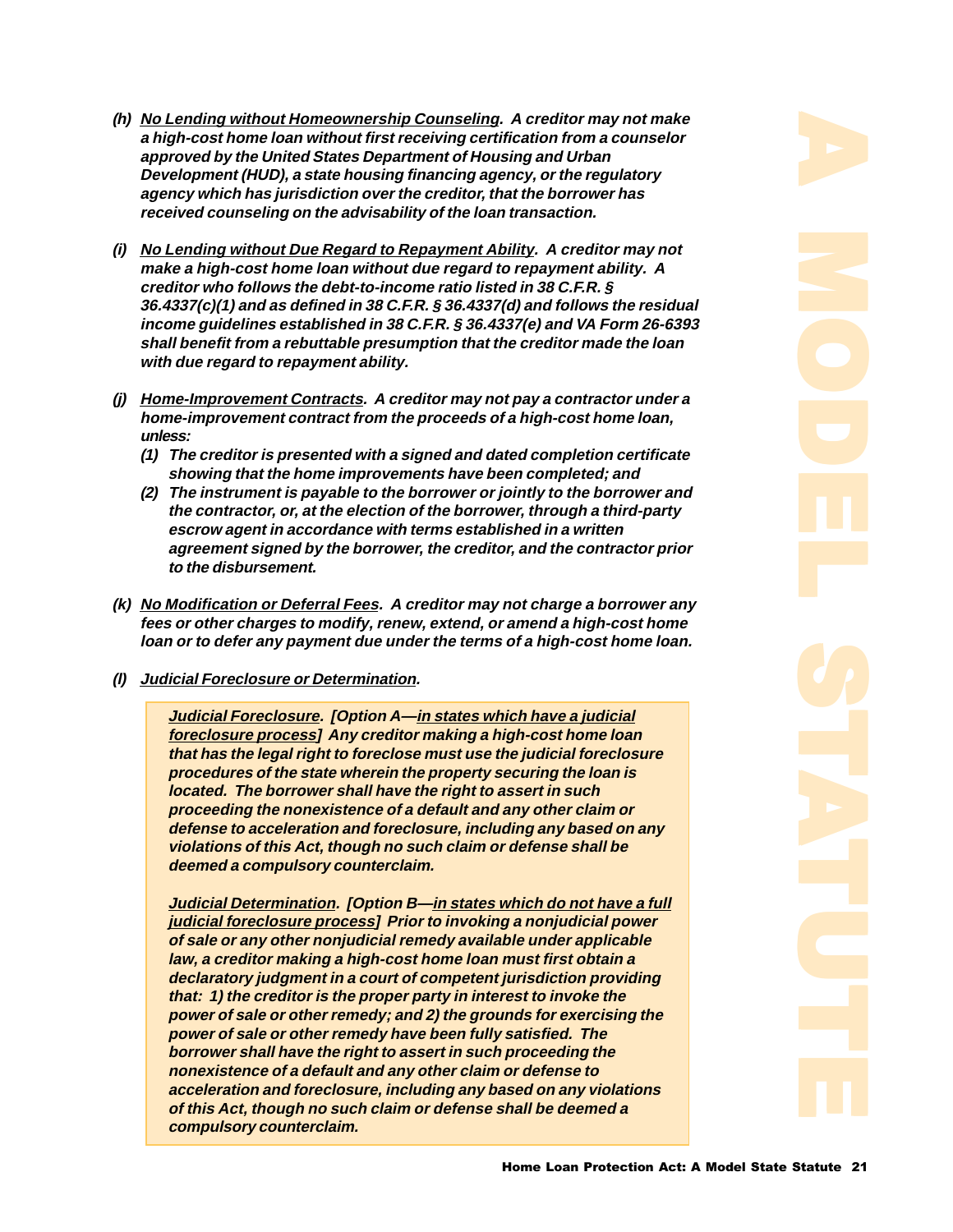# <span id="page-21-0"></span>*Commitate*<br>and Practice<br>Practice<br>High-C<br>Home Commentary: *Limitations +* <mark>Prohib</mark>ited</mark> <u>Practices</u> for High-Cost *\$*

Section 4 lists 12 additional restrictions on loans that exceed the thresholds for interest rate or points and fees. These loans are already costly, and the additional protections are designed to protect consumers from the most onerous lending practices and, through counseling, to assist borrowers to understand the terms and advisability of the loan before it is consummated.

- (a) **No Financing of Fees or Charges**. This is the single most important provision of the Model Act. This provision encourages the lender to recoup the cost of making the loan through the regular repayment schedule rather than through high up-front costs. Borrowers are less likely to take a more expensive loan if they have to pay high fees out-of-pocket. North Carolina law also prohibits the financing of fees.
- (b) **Limitation of Prepayment Penalties**. If the loan has high fees and/or points, the lender generally realizes significant profits from the points and fees. Because the costs of making the loan have likely been included in the up-front points and fees, there is little fiscal justification for also charging prepayment penalties. Therefore, the Model Act limits prepayment penalties on high-cost loans to two percent of the loan amount prepaid in the first year, one percent of the loan amount prepaid in the second year, and none thereafter. As described in Section 2(i)(3), prepayment penalties are limited to prevent equity stripping, flipping, and the facilitation of YSPs.
- (c) **No Balloon Payment**. Inappropriate balloon payments are a widespread practice among predatory lenders. Unscrupulous lenders structure some loans so that the monthly payments only pay interest without paying any or just a small amount of the principal, with a large lump-sum (that is, balloon) payment due at the end of the term for the amount originally borrowed. Often borrowers are not aware of the balloon payments, or if the lender does explain the balloon payment feature, the borrower is assured that the lender will refinance the balloon payment when it becomes due. Conventional borrowers sometimes do have balloon payments, deliberately taking on the risk of refinancing in return for a lower interest rate and lower monthly payments, or for example, in cases where a borrower expects to receive a large sum of money in the future (such as inheritance). However, high-cost borrowers who sign a loan with a balloon payment often do so without a full understanding of its implications or without the expectation of a future lump sum of money. Instead, their financial situation is greatly harmed by pressure to refinance (with additional up-front fees) or the threat of foreclosure when the balloon payment is late.

HOEPA includes a limitation on balloon payments for high-cost loans; balloon terms in the first five years are prohibited. North Carolina's statute prohibits any scheduled payment more than twice as large as the average of earlier scheduled payments. The District of Columbia, Massachusetts, and New York limit balloons until after seven years; Illinois allows balloon payments after 15 years.

payment is late.<br>
HOEPA includes a line terms in the first five any scheduled payments<br>
scheduled payments<br>
York limit balloons ur<br>
after 15 years.<br>
(d) **No Negative Amortical payments which coverad none of the princ<br>
the** (d) **No Negative Amortization**. Negative amortization loans have monthly payments which cover only a part of the total periodic interest due each month and none of the principal. This results in an increasing principal balance on the loan, even though the borrower makes monthly payments. The Model Act prohibits a negative amortization loan structure for high-cost loans, except in cases where the borrower seeks a temporary reduction in payment as part of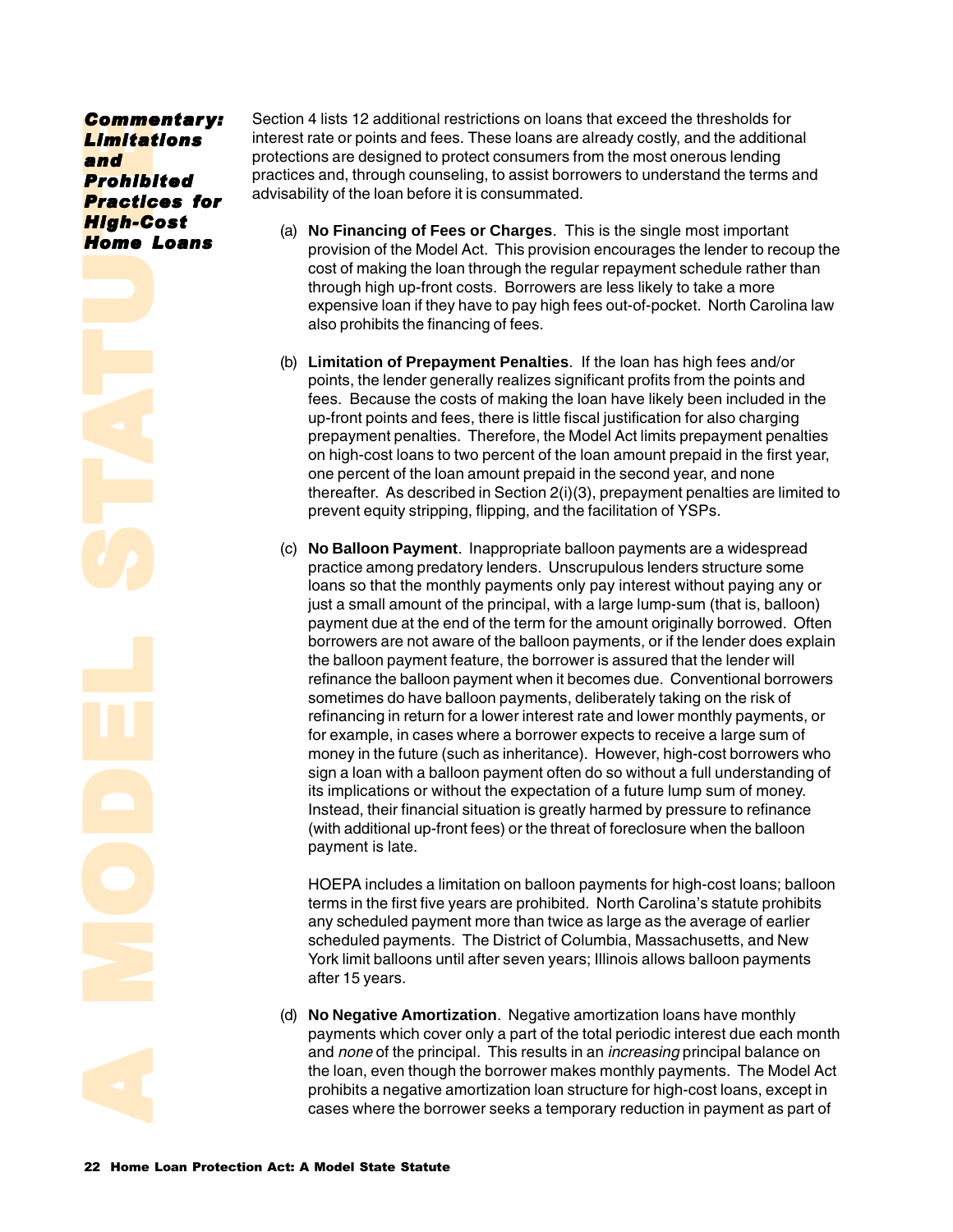a forbearance plan. HOEPA and some states, including North Carolina and Massachusetts, prohibit negative amortization for all high-cost loans.

- (e) **No Increased Interest Rate**. This subsection prohibits loan provisions that increase the interest rate after default. On high-cost loans, the existing interest rate is high, and there is no justification for an increase in the rate upon default. The District of Columbia, Massachusetts, New York, North Carolina, and HOEPA all prohibit a higher interest rate after default on highcost loans.
- (f) **No Advance Payments**. This provision prohibits lenders of high-cost loans from structuring these loans so that more than two periodic payments are paid in advance from the loan proceeds. The use of advance payments raises two concerns. First, payments can be used by unscrupulous lenders to mask a loan that is being made to the borrower who has no reasonable prospect of repaying the loan. By creating this initial reserve of advance payments, unscrupulous lenders use the reserve to keep the loan current for a period and make it appear that the borrower can afford the loan payments. Second, because these payments are deducted from the proceeds received by the borrower, the borrower is paying interest on funds that the lender is using. HOEPA, Massachusetts, New York, and North Carolina prohibit advance payments on high-cost loans.
- (g) **No Mandatory Arbitration Clause**. Increasingly, lenders are including mandatory arbitration clauses in their loan contracts, though borrowers are seldom aware of these provisions. These clauses are designed to make it difficult or impossible for consumers to raise legitimate disputes with the lender. Often, the arbitration clause will contain anticonsumer provisions that limit the consumer's remedies, prohibit class actions, or designate an arbitrator that is biased toward the lender. In addition, arbitration can involve costly fees or be required to take place at a distant site. Consumers must be allowed to use the courts to raise claims involving their mortgages, particularly when the mortgage is a high-cost loan. The Federal Arbitration Act limits the ability of states to prohibit arbitration clauses, so the Model Act provision is limited. The District of Columbia prohibits mandatory arbitration clauses, and Massachusetts and New York restrict the practice.
- (h) **No Lending without Homeownership Counseling**. Many borrowers of high-cost loans do not realize they are qualified for lower-cost loans and may not be aware of the many costly fees and terms of the loan. This provision requires that an objective, trained counselor review any high-cost loan with the prospective borrower before closing. Such interventions can discourage abusive loans. The Model Act's Homeownership Counseling provision is similar to the counseling provision in North Carolina's law.
- (i) **No Lending without Due Regard to Repayment Ability**. The practice of lending to borrowers who have no reasonable prospect of being able to repay a loan, but who have substantial equity in their homes, is abusive. These loans are designed to strip the borrower's equity through repeated refinancings, which lead to foreclosure. The Model Act prohibits asset-based lending for high-cost loans. HOEPA prohibits lenders from engaging in a pattern or practice of extending credit without ability to repay.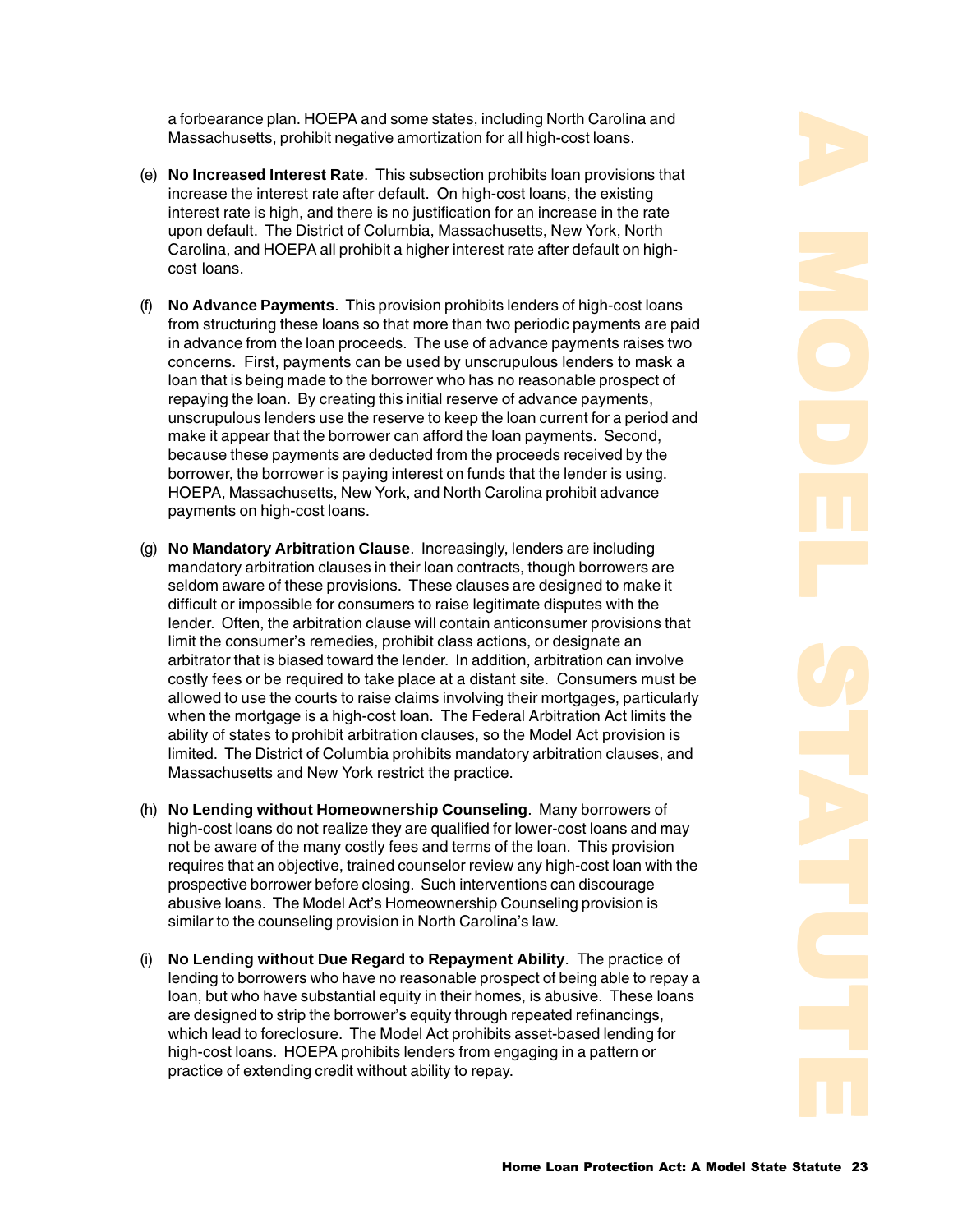Both the Federal Housing Administration (FHA) and the Department of Veterans Affairs (VA) have developed income underwriting guidelines for highrisk mortgage borrowers. VA guidelines include an assessment of "residual income" for low-income borrowers. Residual income becomes important because even reasonable debt-to-income ratios leave low-income borrowers with very few dollars in absolute terms to pay for utilities, food, transportation, and other basic needs. The VA has established amounts for different regions and family sizes that represent the minimum required residual income after subtracting mortgage, utility, and work-related expenses. A safe harbor is provided under the Model Act for lenders who follow the debt-to-income ratios listed in 38 C.F.R. § 36.4337(c) and follow the residual income guidelines as defined in 38 C.F.R. § 36.4337(d). With some exceptions, these regulations permit loans in which borrowers spend up to 41 percent of their monthly income to cover long-term debt—including the mortgage payment—as long as there is residual income to cover necessities.

Laws in North Carolina and Illinois state that all monthly debt payments cannot exceed 50 percent of a debtor's monthly gross income. Massachusetts and New York have a 50 percent debt test for borrowers with incomes under 120 percent of median income.

- (j) **Restrictions on Home-Improvement Contracts**. Another prohibited practice under this section involves abusive lenders working with fraudulent home-improvement contractors. For example, a contractor sends the borrower to the lender for a high-cost loan, and the lender pays the contractor directly for work that is poorly done or never completed. The Model Act requires the lender to issue loan proceeds checks jointly to the borrower and the contractor or to a third-party escrow agent, and only after a certification of completion has been signed showing that the home improvements have been completed. This prevents the contractor from receiving the payment without the consent of the borrower. Protections for home-improvement borrowers are further enhanced by the provisions regarding preservation of defenses in Section 6. Illinois, Massachusetts, New York, North Carolina, and HOEPA require payment be made to the borrower or a third-party escrow agent.
- (k) **No Modification or Deferral Fees**. This provision prohibits a lender from charging any fees to modify, renew, extend, or amend a high-cost loan. Further fees are not justified if the loan has such high fees and/or rates that it is classified as a high-cost loan under the Model Act. Massachusetts, New York, and North Carolina restrict modification and deferral fees.
- York, and North Caro<br>
(I) Restrictions on For-<br>
of high-cost loans to<br>
rather than following<br>
there is no state judic<br>
monjudicial remedy, t<br>
court of competent ju<br>
This provision is inter<br>
always have an oppo<br>
their homes (l) **Restrictions on Foreclosure Proceedings**. This provision requires lenders of high-cost loans to use state judicial foreclosure proceedings, if available, rather than following a nonjudicial or power of sale foreclosure process. If there is no state judicial foreclosure process, then before invoking any nonjudicial remedy, the lender must obtain a declaratory judgment from a court of competent jurisdiction that the lender has the legal right to foreclose. This provision is intended to ensure that borrowers of high-cost loans will always have an opportunity to raise any legal defenses they may have before their homes are lost to foreclosure. The District of Columbia and Texas also require a judicial process before foreclosure.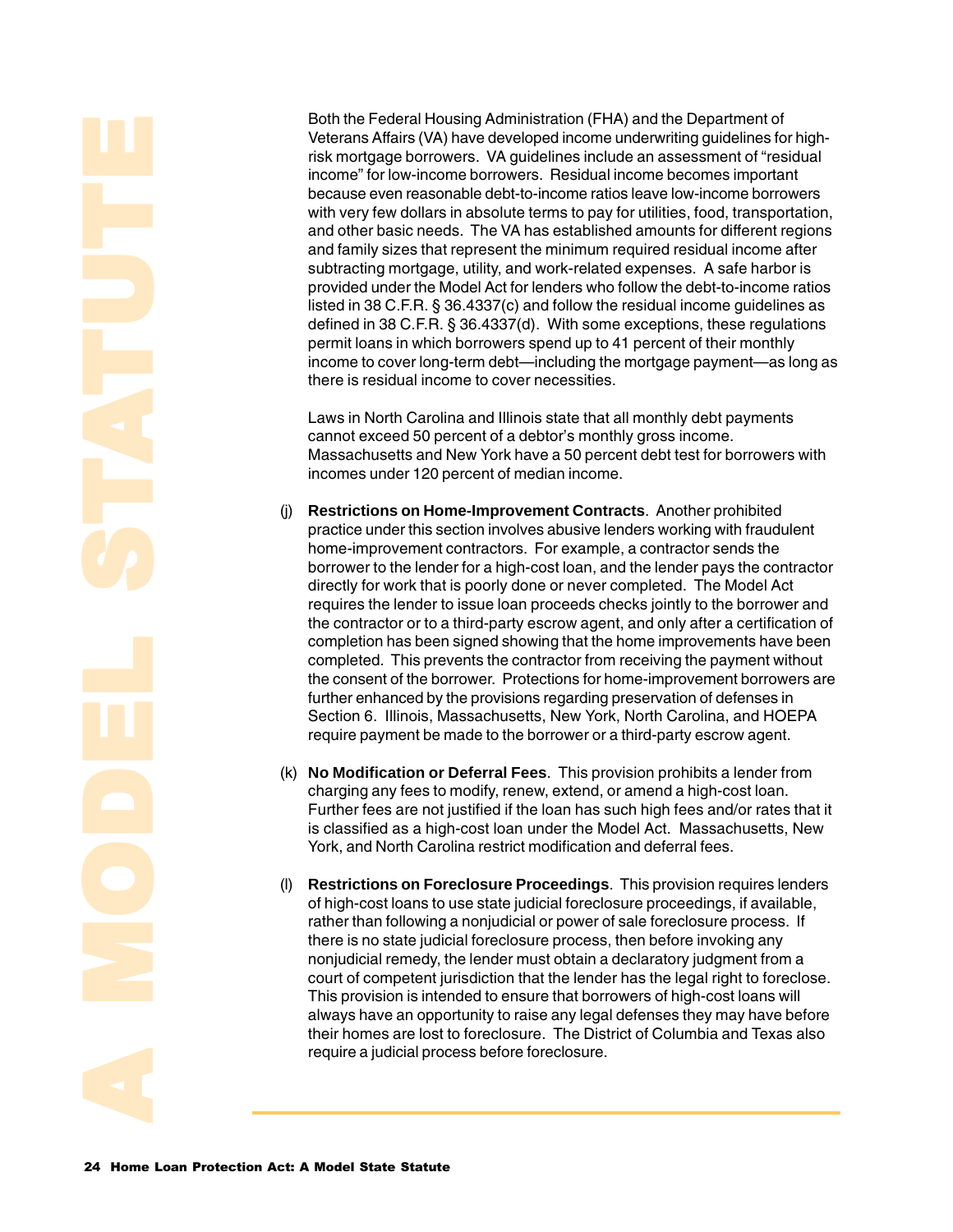- <span id="page-24-0"></span>**(a) Right to Reinstate. If a creditor asserts that grounds for acceleration exist and requires the payment in full of all sums secured by the security instrument, the borrower, or anyone authorized to act on the borrower's behalf, shall have the right at any time, up to the time title is transferred by means of foreclosure, by judicial proceeding and sale or otherwise, to cure the default, and reinstate the home loan by tendering the amount or performance as specified herein. Cure of default as provided herein shall reinstate the borrower to the same position as if the default had not occurred and shall nullify, as of the date of the cure, any acceleration of any obligation under the security instrument or note arising from the default.**
- **(b) Grounds for Reinstatement. Before any action filed to foreclose upon the home or other action is taken to seize or transfer ownership of the home, a notice of the right to cure the default must be delivered to the borrower informing the borrower of the following:**
	- **(1) The nature of default claimed on the home loan, and of the borrower's right to cure the default by paying the sum of money required to cure the default, provided that a creditor or servicer may not refuse to accept any partial payment made or tendered in response to said notice. If the amount necessary to cure the default will change during the thirty (30) day period after the effective date of the notice, due to the application of a daily interest rate or the addition of late fees, as allowed by this Act, the notice shall give sufficient information to enable the borrower to calculate the amount at any point during the thirty (30)-day period;**
	- **(2) The date by which the borrower shall cure the default to avoid acceleration and initiation of foreclosure, or other action to seize the home, which date shall not be less than thirty (30) days after the date the notice is effective, and the name and address and telephone number of a person to whom the payment or tender shall be made;**
	- **(3) That if the borrower does not cure the default by the date specified, the creditor may take steps to terminate the borrower's ownership in the property by requiring payment in full of the home loan and commencing a foreclosure proceeding or other action to seize the home; and**
	- **(4) The name and address of the creditor and the telephone number of a representative of the creditor whom the borrower may contact if the borrower disagrees with the creditor's assertion that a default has occurred or the correctness of the creditor's calculation of the amount required to cure the default.**
- **(c) Fees. To cure a default under this subsection, a borrower shall not be required to pay any charge, fee, or penalty attributable to the exercise of the right to cure a default as provided for in this section, other than the fees specifically allowed by this section. The borrower shall not be liable for any attorney fees relating to the borrower's default that are incurred by the lender prior to or during the 30-day period set forth in Subsection (b) (2) of this section, nor for any such fees in excess of \$100 that are incurred by the lender after the expiration of the 30-day period but prior to the time the lender files a foreclosure action or takes other action to seize or transfer ownership of the home. After the lender files a foreclosure action or takes other action to seize or transfer ownership of the home, the borrower shall only be liable for attorney fees that are reasonable and actually incurred by the lender, based on a reasonable hourly rate and a reasonable number of hours.**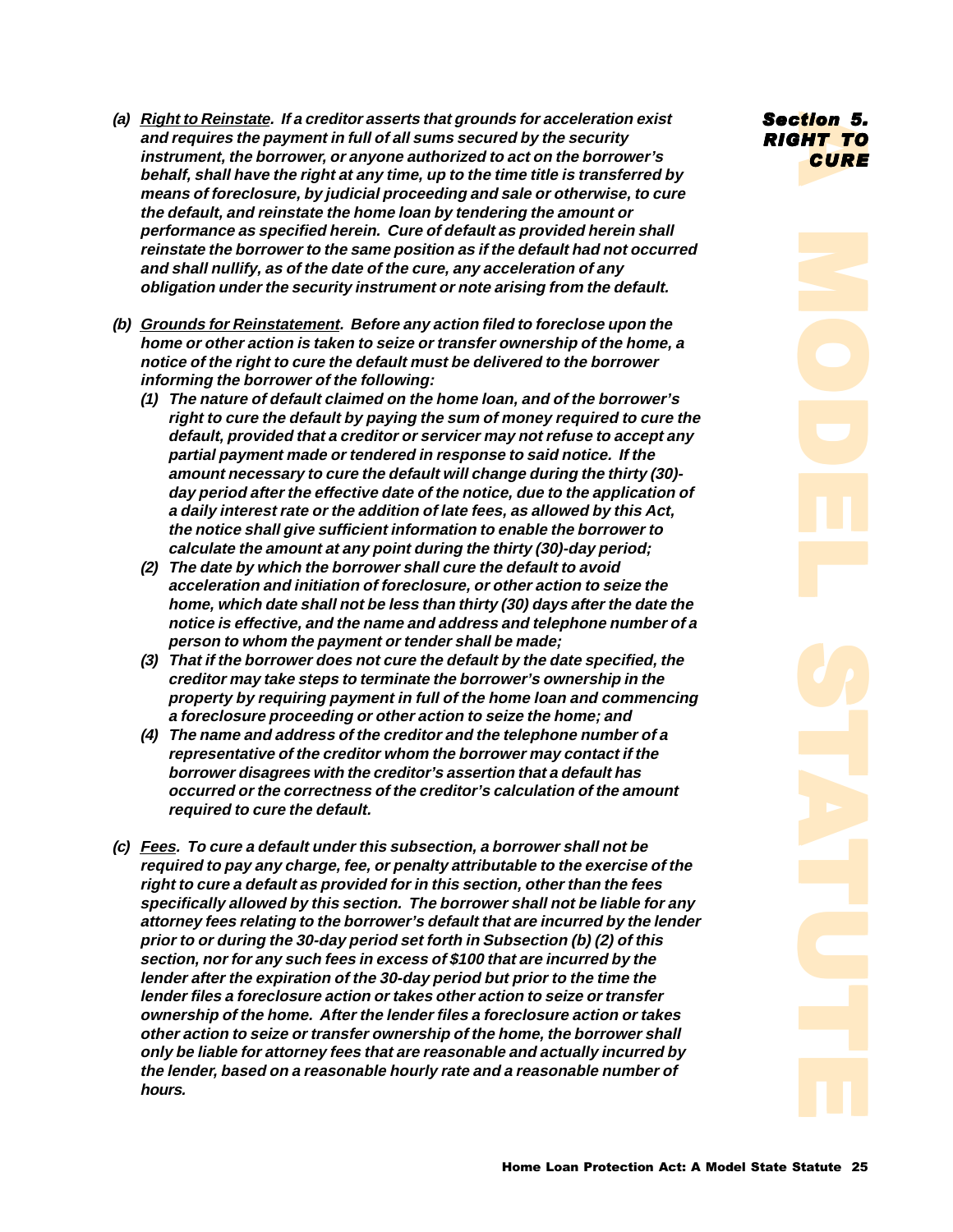<span id="page-25-0"></span>Section Reserved Number Contractor Section (Section ) **Community**<br> **Section**<br> **Section**<br> **Section**<br> **Section**<br> **SECTION**<br> **SECTION**<br> **SECTION** Commentary: Right to Cure **(d) Enforcement of Security Instrument. If a default is cured prior to the initiation of any action to foreclose or to seize the residence, the creditor shall not institute the foreclosure proceeding or other action for that default. If a default is cured after the initiation of any action to foreclose, the creditor shall take such steps as are necessary to terminate the foreclosure proceeding or other action. Any creditor making a home loan who has the legal right to foreclose must use the judicial foreclosure procedures of the state wherein the property securing the loan is located. The borrower shall have the right to assert in a judicial foreclosure proceeding or other action the nonexistence of a default and any other claim or defense to acceleration and foreclosure, including any based on violations of this Act, though no such claim or defense shall be deemed a compulsory counterclaim.**

Section 5 establishes a right to cure a default and reinstate a mortgage by tendering the amount due before any acceleration. Before an action to foreclose is filed, the lender must give the borrower a notice of the right to cure, containing the amount that must be paid to cure the default. A borrower shall have 30 days from the effective date of the notice to cure the default. The lender must give the borrower sufficient information in the notice to calculate the amount due at any time during the 30-day period. The notice also must clearly state the name, address, and telephone number of the person to whom the payment should be made, and the date by which it should be made. Finally, the notice must inform the borrower of the name, address, and telephone number of a representative of the lender whom the borrower can contact if the borrower disagrees with the lender's claim of default.

Fees attributable to the exercise of the right to cure also are strictly limited by Subsection (c) of this provision.

**AO**<br>SUBTE<br>-**NO<br>SUBTE Section 6. PRESERVATION** <u>AND</u> <u>ENFORCEMENT</u> **OF CLAIMS** *&- DEFENSES, -*  **SUBTERFUGE** 

- **(a) Claims against Sellers. Notwithstanding any other provision of law, where a home loan was made, arranged, or assigned by a person selling either a manufactured home, or home improvements to the dwelling of a borrower, the borrower may assert all affirmative claims and any defenses that the borrower may have against the seller or home-improvement contractor against the lender, any assignee, holder, or servicer, in any capacity.**
- **NO**<br> **SUBTERFUGE**<br> **EXELUGE**<br> **EXELUGE**<br> **EXELUGE**<br> **EXELUGE**<br> **EXELUGE**<br> **EXELUGE**<br> **EXELUGE**<br> **EXELUGE**<br> **EXELUGE**<br> **EXELUGE**<br> **EXELUGE**<br> **EXELUGE**<br> **EXELUGE**<br> **EXELUGE**<br> **EXELUGE**<br> **EXELUGE**<br> **EXELUGE**<br> **EXELUGEE:**<br> **E (b) Liability of Assignees and Other Holders in High-Cost Home Loans. Notwithstanding any provision of any other law, the remedies provided herein apply to the creditor, any director, officer, employee, or controlling stockholder of, or agent for, a creditor who personally participated in the making or approving of a high-cost home loan, and any other persons to whom this Act applies and who violated the requirements of this Act. Any person who purchases or is otherwise assigned a high-cost home loan shall be subject to all affirmative claims and any defenses with respect to the loan that the borrower could assert against the original creditor or broker of the loan.**
	- **(c) Liability of Assignees in Foreclosure Action. Notwithstanding any provision of any other law, a borrower in default more than sixty (60) days or in foreclosure may assert a violation of this Act by way of offset:**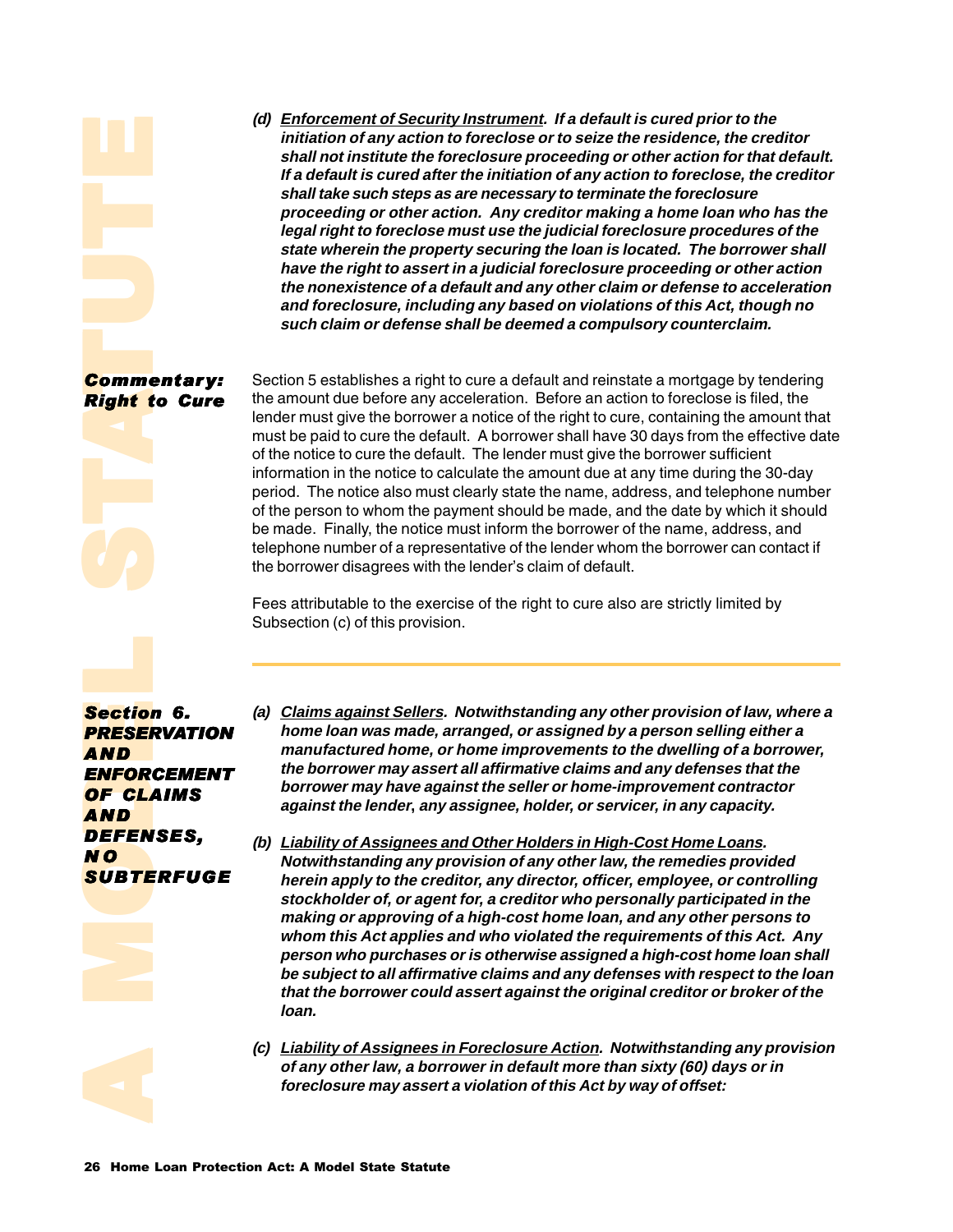- <span id="page-26-0"></span>**(1) As an original action;**
- **(2) As a defense or counterclaim to an action to collect amounts owed; or**
- **(3) To obtain possession of the home secured by the home loan.**
- **(d) No Subterfuge. It is a violation of this Act, for any person, who in bad faith attempts to avoid the application of this Act by:**
	- **(1) Dividing any loan transaction into separate parts for this purpose, or**
	- **(2) Any other such subterfuge, with the intent of evading the provisions of this Act.**
- **cliect amounts owed; or**<br> **Check the home loan.**<br> **Check the provision is to ensure that when<br>
<b>Commentary**<br> **Commentary**<br> **Commentary**<br> **Commentary**<br> **Commentary**<br> **Commentary**<br> **Commentary**<br> **Commentary**<br> **Commentary**<br> (a) **Claims against Sellers**. The purpose of this provision is to ensure that when a loan is made by a person selling a manufactured home or providing home improvements, borrowers can raise all claims they may have against the seller and any holders of notes. This section is intended to reach warranty type claims, and other seller-related claims that otherwise may be limited by the holder in due course doctrine. For example, a borrower who receives a warranty for home-improvement work should retain the protections of the warranty even if the loan originator (the home-improvement contractor, for instance) sells the loan. This provision is similar to the FTC Rule concerning preservation of consumer's claims and defenses and is intended to cover "any understanding, procedure, course of dealing, or arrangement between a creditor and a seller, in connection with the sale of goods or services to consumers or the financing thereof" 16 C.F.R. § 433.1(g).
	- (b) **Liability of Assignees and Other Holders of High-Cost Loans.** This provision ensures that borrowers with high-cost loans can raise all claims regarding the loan against the original lender, the broker, and any entity currently holding the note. It prevents lenders from avoiding liability for their bad acts by selling the loan, and will reduce significantly the amount of credit that is available to lenders who are not willing to ensure that loans they finance are made in accordance with the law. This language is similar to the extended liability language in HOEPA, which requires that all claims a borrower may have can be brought against the holder of the loan. Laws in the District of Columbia and Massachusetts extend liability to the assignee or purchasee of the loan. Without an extended liability provision in the Model Act, a number of the other provisions ultimately are unenforceable in many situations.
	- (c) **Liability of Assignees in Foreclosure Actions**. This provision provides that all borrowers can raise violations of the Model Act in defense of foreclosure actions.
	- (d) **No Subterfuge**. Lenders may try to restructure transactions to evade the protections of the Model Act, such as by using sham loan structures. The Model Act makes such practices illegal.

**Figure 12**<br> **entary:**<br> **rvation**<br> **ns and**<br> **ies, Notifuge Findam**<br> **entary:**<br> **entary:**<br> **entary:**<br> **entary:**<br> **entary:**<br> **entary:**<br> **entary:**<br> **entary:**<br> **entary:** Commentary: **Prese<mark>rvation</mark>** *+* Enforcement of Claims and Defens<mark>es, No</mark> Subt<mark>erfuge</mark>

ns and<br>ies, No<br>ierfuge<br>ition 7.<br>EMENT  *3* ENFORC<mark>EMENT</mark>

- **(a) Civil.**
	- **(1) Any violation of this Act constitutes a violation of any state law prohibiting unfair or deceptive trade practices.**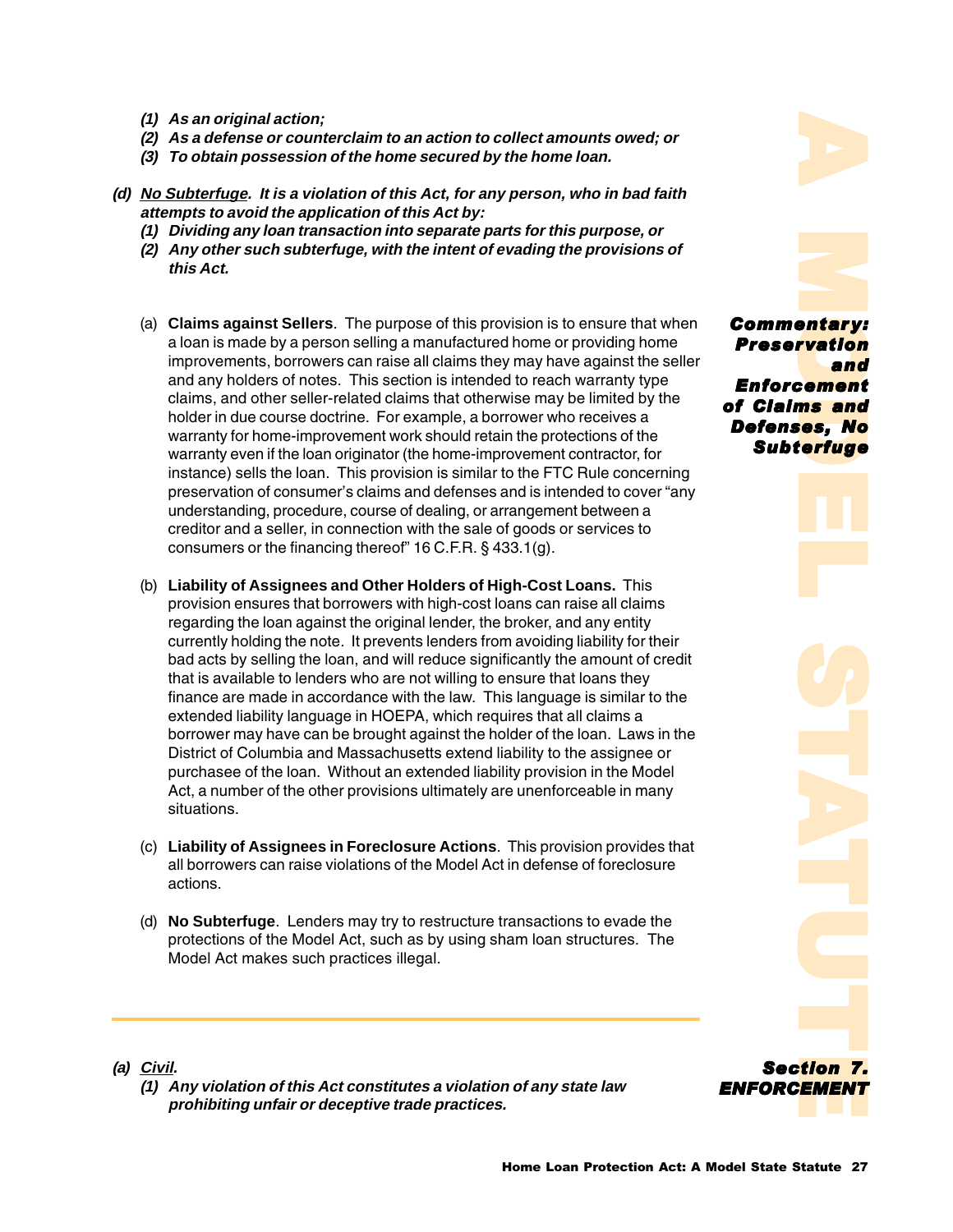- **(2) Any person found by a preponderance of the evidence to have violated this Act shall be liable to the borrower for the following:**
	- **(A) Actual damages, including consequential and incidental damages; the borrower shall not be required to demonstrate reliance in order to receive actual damages;**
	- **(B) Statutory damages equal to the finance charges agreed to in the home loan agreement, plus ten percent (10%) of the amount financed;**
	- **(C) Punitive damages, when the violation was malicious or reckless; and (D) Costs and reasonable attorneys' fees.**
- **(3) A borrower may be granted injunctive, declaratory, and such other equitable relief as the court deems appropriate in an action to enforce compliance with this Act.**
- **(4) The intentional violation of this Act, or regulation thereunder, renders the home loan agreement void, and the creditor shall have no right to collect, receive, or retain any principal, interest, or other charges whatsoever with respect to the loan, and the borrower may recover any payments made under the agreement.**
- **(5) The right of rescission granted under 15 U.S.C. 1601 et seq. for violations of that law and all other remedies provided hereunder shall be available to a borrower by way of recoupment against a party foreclosing on the home loan or collecting on the loan, at any time during the term of the loan.**
- **(6) The remedies provided in this section are not intended to be the exclusive remedies available to a borrower, nor must the borrower exhaust any administrative remedies provided under this Act or any other applicable law before proceeding under this section.**
- **(b) Criminal. Any person, including members, officers, and directors of the creditor, who knowingly violates this Act is guilty of a misdemeanor and, on conviction, is subject to a fine not exceeding \$1,000 or to imprisonment not exceeding six (6) months, or both.**
- **(c) Corrections and Unintentional Violations. A creditor in a home loan who, when acting in good faith, fails to comply with the provisions of this Act, will not be deemed to have violated this section if the creditor establishes that either:**
	- **(1) Within thirty (30) days of the loan closing, and prior to receiving any notice from the borrower of the compliance failure, the creditor has made appropriate restitution to the borrower, and appropriate adjustments are made to the loan; or**
- made appropriate reading the reading to the box and the box failure was not interesting the avoid such errors, the appropriate restitute adjustments are made appropriate restitute adjustments are made in the same of the sa **(2) Within sixty (60) days of the loan closing and prior to receiving any notice from the borrower of the compliance failure, and the compliance failure was not intentional and resulted from a bona fide error notwithstanding the maintenance of procedures reasonably adapted to avoid such errors, the borrower is notified of the compliance failure, appropriate restitution is made to the borrower, and appropriate adjustments are made to the loan.**

**Examples of bona fide errors include clerical, calculation, computer malfunction and programming, and printing errors. An error of legal judgment with respect to a person's obligations under this section is not a bona fide error.**

**(d) Cumulative. The remedies provided herein are cumulative.**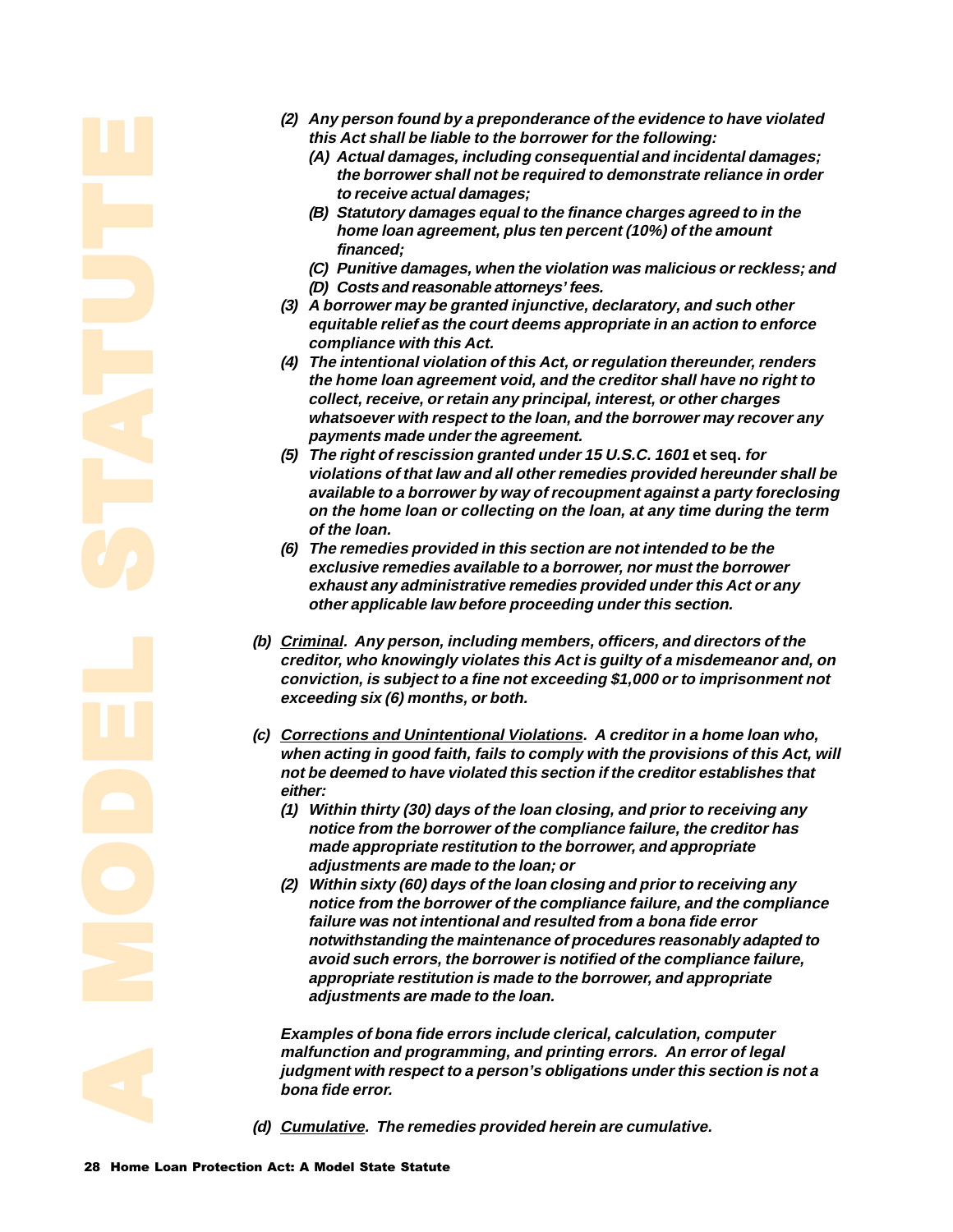<span id="page-28-0"></span>Section 7 establishes remedies for violations of the Model Act.

(a) **Civil Remedies**. Loans that violate the Model Act are declared to be unfair or deceptive trade practices. The Model Act provides for actual damages, including consequential and incidental damages, statutory damages equal to the finance charge stated in the loan contract, plus ten percent of the finance charge, and attorney fees and costs. The Model Act also authorizes injunctive relief. The damages provided for under the Model Act are patterned after the damages allowed under Article 9 of the Uniform Commercial Code.

In addition, the Model Act provides a remedy similar to the rescission remedy provided in TILA, but without the complex procedural requirements of TILA rescission. Under the Model Act, this remedy is only provided for an intentional violation of the Model Act or its regulations; whereas under TILA the remedy is available for any failure to make a material disclosure equal to a certain amount regardless of the intent of the lender. However, unlike TILA, a violation renders the loan void. The creditor is not allowed to collect any amounts under the loan, and the borrower is entitled to the return of any monies paid in accordance with the loan. Finally in Section 7(a)(5), the Model Act establishes a state right of recission mirroring the recission rights under TILA, which are available for the term of the loan.

The Model Act also makes explicit that its provisions are supplemental to other consumer protections available under the law—both other statutes and common law protections such as claims for fraud. North Carolina and Virginia allow the judge discretion to impose "reasonable" attorney's fees for the winning side in a dispute. The District of Columbia also includes a provision for actual damages.

- (b) **Criminal Sanctions**. This section makes intentional violations of the Model Act criminal acts subject to fines up to \$1,000 and/or up to six months' imprisonment.
- (c) **Corrections and Unintentional Violations**. The Model Act provides protection to lenders for inadvertent errors made while acting in good faith. This provision, similar to that in TILA, is intended to encourage assignees to conduct due diligence reviews of loans for compliance with the Model Act's provisions. Lenders are allowed to correct any noncompliance within 30 days, and before receiving notice of the violation from the borrower, by making restitution to the borrower of any amounts collected in error and making any necessary adjustments to the loan. In addition, if the noncompliance was unintentional and resulted from a bona fide error, and the lender maintains reasonable procedures to avoid such errors, the lender has up to 60 days from the loan closing to correct the error and avoid liability. Massachusetts, New York, North Carolina, and the District of Columbia offer similar safeguards for the lender.
- (d) **Remedies are Supplemental**. The Model Act also provides that its remedies are supplemental to other consumer protections available under the law—both other statutes and common law protections such as claims for fraud.

## Commentary: Enforcement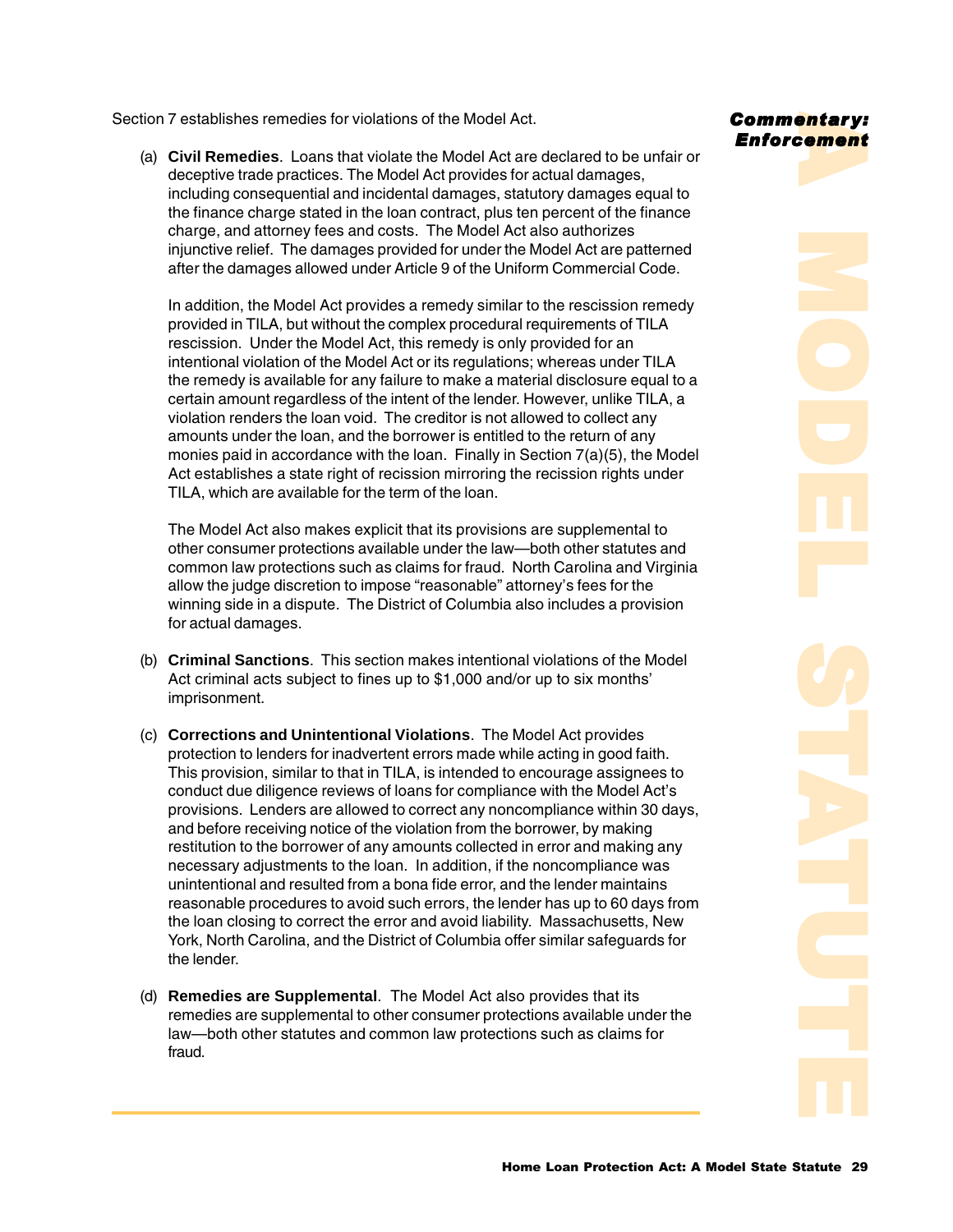## <span id="page-29-0"></span>**Section 8. RIGHTS IN** Addition to **OTHER LAWS**

**The rights conferred by this section are independent of and in addition to any other rights under other laws.**

section<br>RIGHT<br>ADDITIER<br>Communist<br>Communist<br>Section<br>Section<br>Section<br>Section<br>Section<br>Section<br>Section<br>Section<br>Section<br>Section Commentary: **Rights** in **Addition to** <mark>Other Laws</mark>

The Model Act makes it explicit that the rights of consumers under the Model Act are supplemental to the rights under other laws, and the Model Act does not repeal those other rights.

**Section 9.** *SEVERABILITY* 

**The provisions of this Act shall be severable, and if any phrase, clause, sentence, or provision is declared to be invalid or is preempted by federal law or regulation, the validity of the remainder of this act shall not be affected thereby. If any provision of this Act is declared to be inapplicable to any specific category, type, or kind of loan or points and fees, the provisions of this Act shall nonetheless continue to apply with respect to all other loans and points and fees.**

Commentary: *Severability* 

The law is unsettled regarding the interaction of state and federal law regulating mortgage lending. Some federal laws may preempt some provisions of state laws that limit mortgage loan terms and practices. Therefore, it is very important for the Model Act to include a severability provision stating that if any portion of the law is determined to be preempted or otherwise invalid, the remainder of the Model Act will remain valid and in effect.

Comme<br>Severa<br>Section<br>APPLIC<br>Comme Commo<br>Severa<br>Section<br>APPLIC<br>Commo *Section 10. APPLICABILITY* 

**The law of the state in which the property is located shall be applied to all transactions governed by this Act. This Act shall apply to all loans made or entered into after the effective date of this Act.**

## Commentary: **Applicability**

This provision is intended to ensure that loans made by out-of-state lenders will be subject to the law of the state where the property is located.

**applies applica**<br> **a**<br> **d**<br> **d**<br> **d** 

**Example 2011 ty** subject to the law of the state<br>
The effective date need not be<br>
single-premium financed insuffederal actions have put lend<br>
being phased out.<br>
<br> **30 Home Loan Protection Act: A Model State Statute** The effective date need not be delayed. The time required for lenders to convert from single-premium financed insurance to monthly insurance should be minimal because federal actions have put lenders on notice that single-premium finance insurance is being phased out.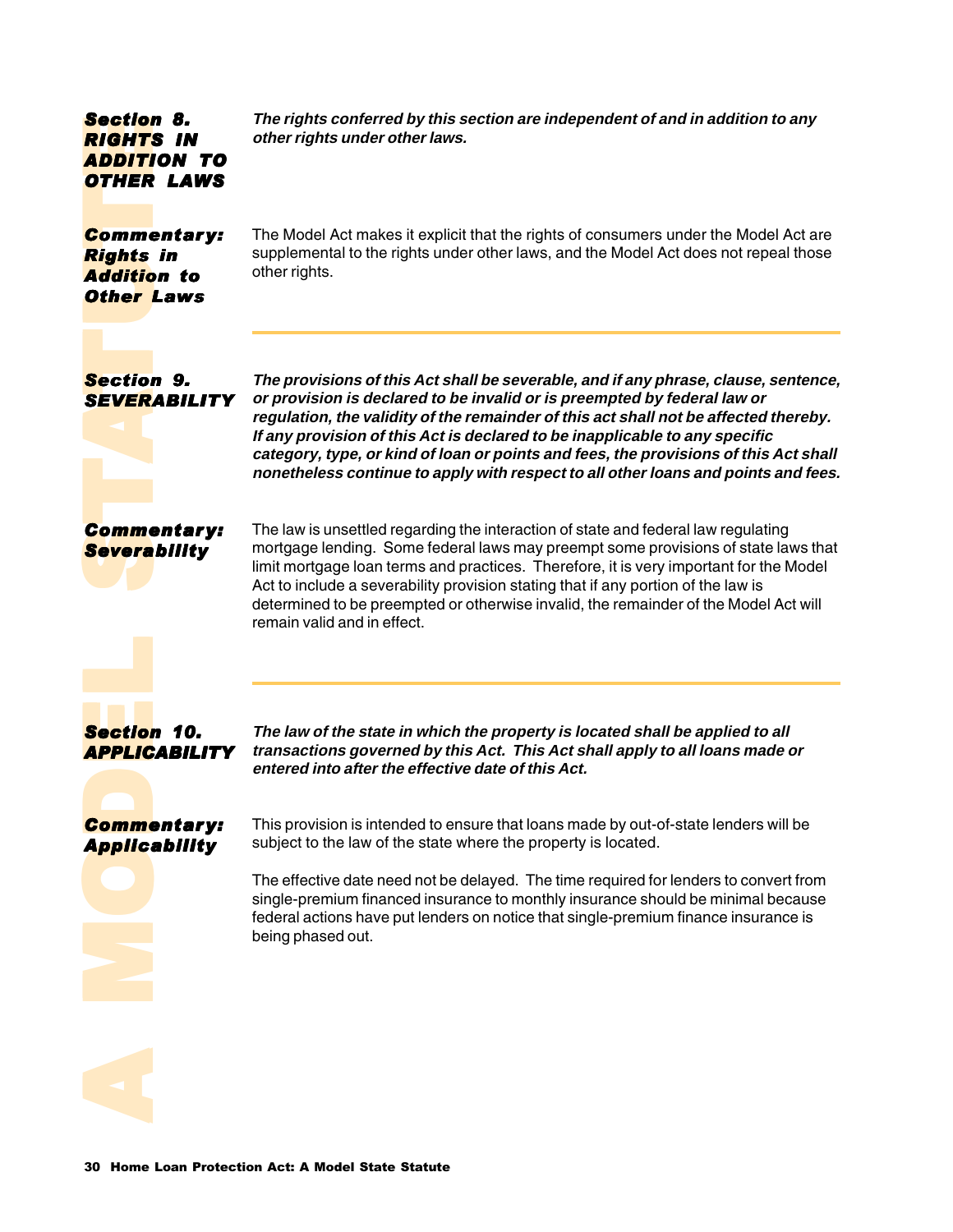## **CITATIONS**

#### <span id="page-30-0"></span>**District of Columbia:**

D.C. Law 13-263 (1999); D.C. Act 13-552 (1999)

## **Illinois:**

38 Ill. Adm. Code 160 38 Ill. Adm. Code 190 38 Ill. Adm. Code 345 38 Ill. Adm. Code 1000 38 Ill. Adm. Code 1050 38 Ill. Adm. Code 1075

#### **Massachusetts:**

209 CMR 40.00 209 CMR 42.00 209 CMR 32.32

### **New York:**

3 NYCRR § 41.1-§ 41.9

#### **North Carolina:**

N.C. Gen. Stat. § 24-1.1E and § 24-10.2

## **Texas:**

Tx. Const. Art. XVI § 50

## **Virginia:**

Code of Va. Ch. 511 §s 6.1-413, 6.1-422, 6.1-428; Ch. 510 § 6.1-422.1

## **Federal Arbitration Act:** *!*

9U.S.C. §§1-16